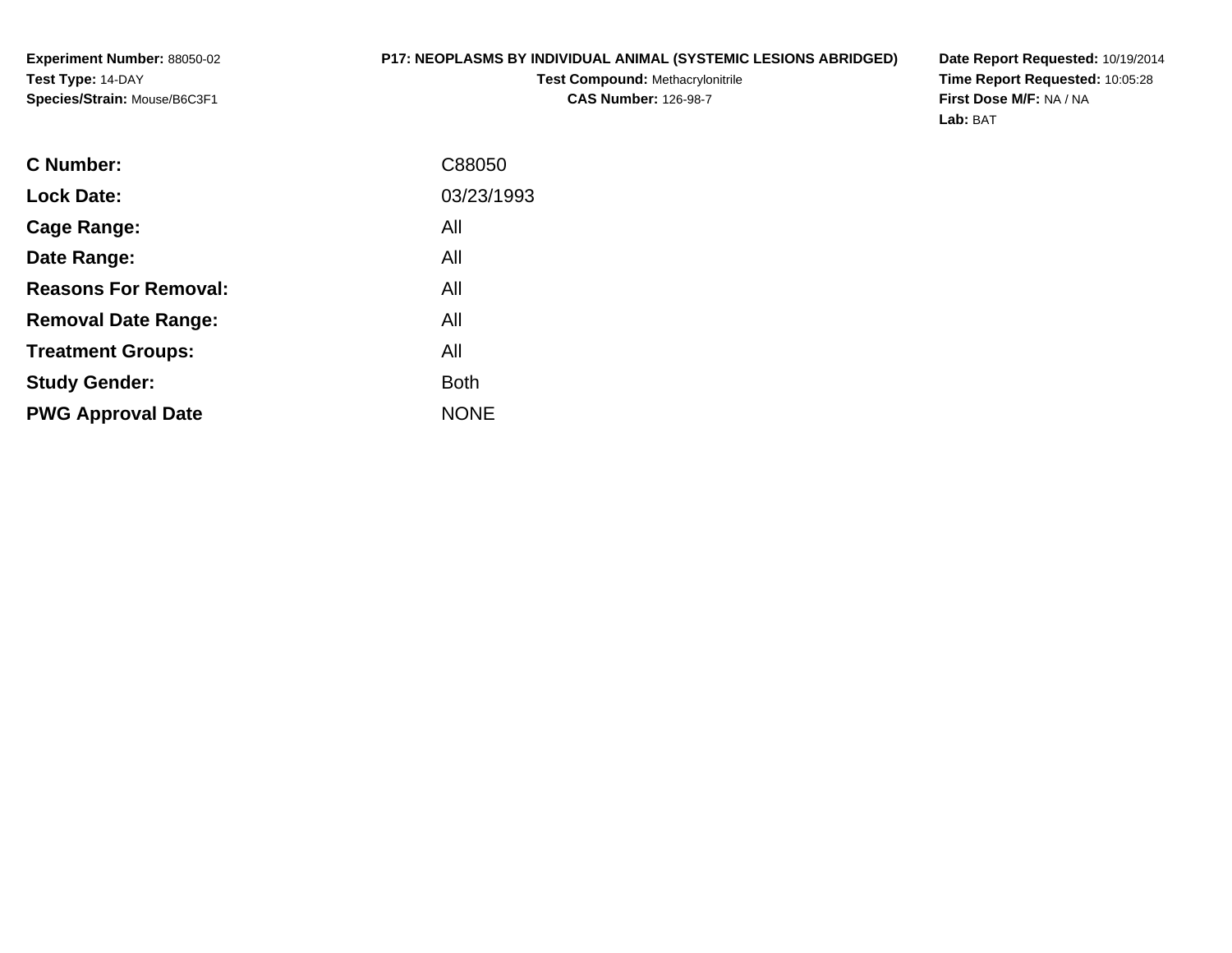**Test Compound:** Methacrylonitrile

**CAS Number:** 126-98-7

**Date Report Requested:** 10/19/2014**Time Report Requested:** 10:05:28**First Dose M/F:** NA / NA**Lab:** BAT

| <b>B6C3F1 Mouse Male</b><br>$0$ G/L        | DAY ON TEST<br><b>ANIMAL ID</b> | 0<br>0<br>1<br>5<br>$\mathbf 0$<br>0<br>0<br>0 | 0<br>$\boldsymbol{\theta}$<br>$\boldsymbol{l}$<br>5<br>$\mathbf 0$<br>$\mathbf 0$<br>0<br>$\mathbf 0$ | 0<br>0<br>1<br>5<br>$\mathbf 0$<br>0<br>$\mathbf 0$<br>0 | 0<br>0<br>$\boldsymbol{l}$<br>5<br>$\mathbf 0$<br>$\mathbf 0$<br>0<br>0 | 0<br>0<br>1<br>5<br>$\mathbf 0$<br>0<br>$\mathbf 0$<br>0 |                       |
|--------------------------------------------|---------------------------------|------------------------------------------------|-------------------------------------------------------------------------------------------------------|----------------------------------------------------------|-------------------------------------------------------------------------|----------------------------------------------------------|-----------------------|
|                                            |                                 | 1                                              | $\overline{2}$                                                                                        | 3                                                        | 4                                                                       | 5                                                        | <i><b>*TOTALS</b></i> |
| <b>Alimentary System</b>                   |                                 |                                                |                                                                                                       |                                                          |                                                                         |                                                          |                       |
| Intestine Small, Duodenum                  |                                 | +                                              | +                                                                                                     | ÷                                                        | ٠                                                                       | $\ddot{}$                                                | 5                     |
| Liver                                      |                                 | $\pm$                                          | $\ddot{}$                                                                                             | $\ddot{}$                                                | $+$                                                                     | $\ddot{}$                                                | 5                     |
| Stomach, Forestomach                       |                                 | $\ddot{}$                                      | $+$                                                                                                   |                                                          | $+$ $+$                                                                 | $\ddot{}$                                                | 5                     |
| Stomach, Glandular                         |                                 | $\ddot{}$                                      | $\ddot{}$                                                                                             | $+$                                                      | $\ddot{}$                                                               | $\ddot{}$                                                | 5                     |
| <b>Cardiovascular System</b>               |                                 |                                                |                                                                                                       |                                                          |                                                                         |                                                          |                       |
| <b>NONE</b><br><b>Endocrine System</b>     |                                 |                                                |                                                                                                       |                                                          |                                                                         |                                                          |                       |
| <b>Adrenal Cortex</b>                      |                                 | ÷                                              | ÷                                                                                                     |                                                          |                                                                         | ÷                                                        | 5                     |
| Adrenal Medulla                            |                                 | +                                              | $\ddot{}$                                                                                             | +                                                        | +                                                                       | +                                                        | 5                     |
| <b>General Body System</b>                 |                                 |                                                |                                                                                                       |                                                          |                                                                         |                                                          |                       |
| <b>NONE</b><br><b>Genital System</b>       |                                 |                                                |                                                                                                       |                                                          |                                                                         |                                                          |                       |
|                                            |                                 |                                                |                                                                                                       |                                                          |                                                                         |                                                          |                       |
| <b>NONE</b><br><b>Hematopoietic System</b> |                                 |                                                |                                                                                                       |                                                          |                                                                         |                                                          |                       |
| Spleen                                     |                                 | +                                              | +                                                                                                     | +                                                        | +                                                                       | +                                                        | 5                     |
| Thymus                                     |                                 | $\ddot{}$                                      | +                                                                                                     | $\pm$                                                    | +                                                                       | +                                                        | 5                     |
| <b>Integumentary System</b>                |                                 |                                                |                                                                                                       |                                                          |                                                                         |                                                          |                       |
| <b>NONE</b>                                |                                 |                                                |                                                                                                       |                                                          |                                                                         |                                                          |                       |

\* ..Total animals with tissue examined microscopically; Total animals with tumor **M** . Missing tissue M ..Missing tissue

+ ..Tissue examined microscopically

**Experiment Number:** 88050-02

**Species/Strain:** Mouse/B6C3F1

**Test Type:** 14-DAY

I ..Insufficient tissue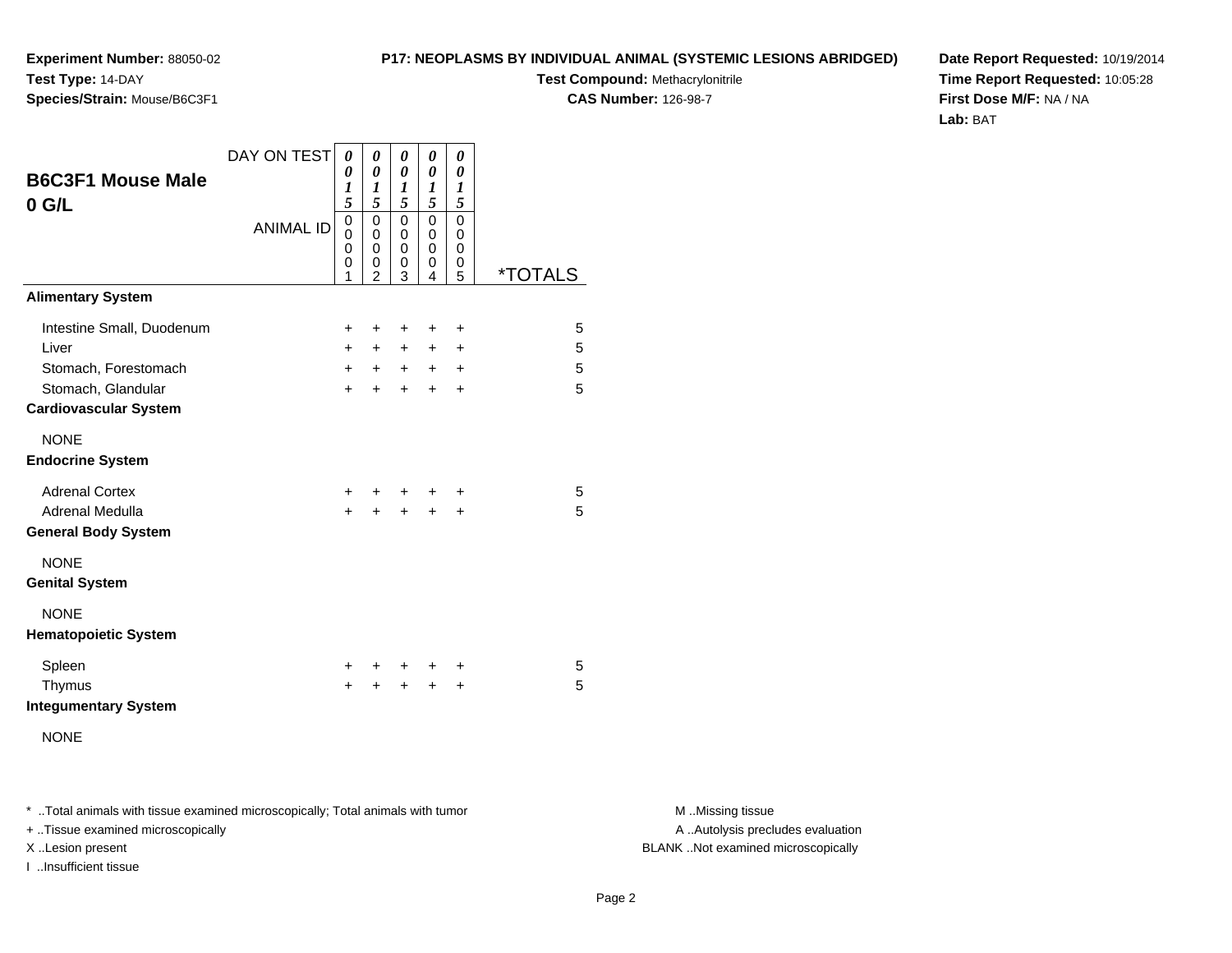**Test Compound:** Methacrylonitrile

**CAS Number:** 126-98-7

**Date Report Requested:** 10/19/2014**Time Report Requested:** 10:05:28**First Dose M/F:** NA / NA**Lab:** BAT

| <b>B6C3F1 Mouse Male</b><br>$0$ G/L  | DAY ON TEST<br><b>ANIMAL ID</b> | 0<br>0<br>$\boldsymbol{l}$<br>5<br>0<br>0<br>0<br>0<br>1 | 0<br>0<br>$\boldsymbol{l}$<br>5<br>$\mathbf 0$<br>0<br>$\mathbf 0$<br>0<br>$\mathcal{P}$ | 0<br>0<br>$\boldsymbol{l}$<br>5<br>0<br>0<br>$\mathbf 0$<br>0<br>3 | 0<br>0<br>$\boldsymbol{l}$<br>5<br>0<br>0<br>0<br>$\mathbf 0$<br>4 | 0<br>0<br>1<br>5<br>0<br>0<br>0<br>0<br>5 | <i><b>*TOTALS</b></i> |
|--------------------------------------|---------------------------------|----------------------------------------------------------|------------------------------------------------------------------------------------------|--------------------------------------------------------------------|--------------------------------------------------------------------|-------------------------------------------|-----------------------|
| <b>Musculoskeletal System</b>        |                                 |                                                          |                                                                                          |                                                                    |                                                                    |                                           |                       |
| <b>NONE</b>                          |                                 |                                                          |                                                                                          |                                                                    |                                                                    |                                           |                       |
| <b>Nervous System</b>                |                                 |                                                          |                                                                                          |                                                                    |                                                                    |                                           |                       |
| <b>Brain</b>                         |                                 | +                                                        |                                                                                          | ÷                                                                  | ٠                                                                  | ÷                                         | 5                     |
| Peripheral Nerve                     |                                 | $+$                                                      | $\ddot{}$                                                                                | $+$                                                                | $\ddot{}$                                                          | $\ddot{}$                                 | 5                     |
| Spinal Cord                          |                                 | $\ddot{}$                                                | $\ddot{}$                                                                                | $\ddot{}$                                                          | $\ddot{}$                                                          | $\ddot{}$                                 | 5                     |
| <b>Respiratory System</b>            |                                 |                                                          |                                                                                          |                                                                    |                                                                    |                                           |                       |
| Lung<br><b>Special Senses System</b> |                                 | $\div$                                                   |                                                                                          | $\div$                                                             | ÷                                                                  | $\ddot{}$                                 | 5                     |
| <b>NONE</b>                          |                                 |                                                          |                                                                                          |                                                                    |                                                                    |                                           |                       |

┯ ┯ ┓

n  $+$ 

 $\mathsf y$ 

\* ..Total animals with tissue examined microscopically; Total animals with tumor **M** ...Missing tissue M ...Missing tissue

+ ..Tissue examined microscopically

**Experiment Number:** 88050-02

**Species/Strain:** Mouse/B6C3F1

**Test Type:** 14-DAY

**Urinary System**

**SYSTEMIC LESIONS**

Multiple Organ

Kidney

I ..Insufficient tissue

A .. Autolysis precludes evaluation X ..Lesion present BLANK ..Not examined microscopically

<sup>+</sup> <sup>+</sup> <sup>+</sup> <sup>+</sup> <sup>5</sup>

<sup>+</sup> <sup>+</sup> <sup>+</sup> <sup>+</sup> <sup>5</sup>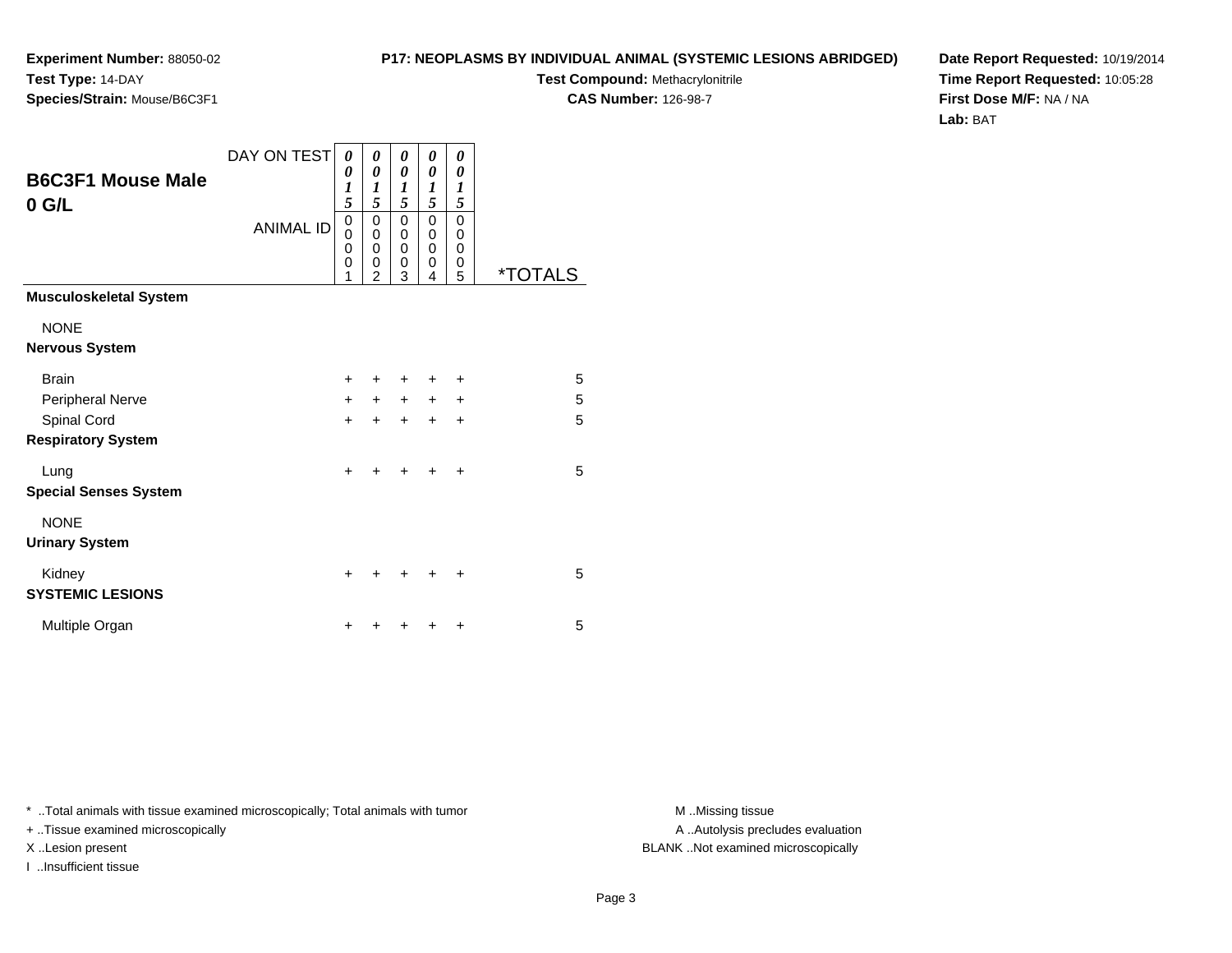**Experiment Number:** 88050-02**Test Type:** 14-DAY**Species/Strain:** Mouse/B6C3F1

**Test Compound:** Methacrylonitrile**CAS Number:** 126-98-7

**Date Report Requested:** 10/19/2014**Time Report Requested:** 10:05:28**First Dose M/F:** NA / NA**Lab:** BAT

| <b>B6C3F1 Mouse Male</b><br>$0.15$ G/L                                                                           | DAY ON TEST<br><b>ANIMAL ID</b> | $\boldsymbol{\theta}$<br>0<br>1<br>5<br>$\mathbf 0$<br>$\Omega$<br>$\mathbf 0$<br>0<br>6 | 0<br>0<br>1<br>5<br>0<br>0<br>0<br>0<br>$\overline{7}$ | 0<br>0<br>$\boldsymbol{l}$<br>5<br>$\mathbf 0$<br>0<br>0<br>0<br>9 | 0<br>0<br>1<br>5<br>0<br>0<br>0<br>1<br>0 | 0<br>0<br>0<br>7<br>0<br>0<br>0<br>0<br>8 | <i><b>*TOTALS</b></i> |
|------------------------------------------------------------------------------------------------------------------|---------------------------------|------------------------------------------------------------------------------------------|--------------------------------------------------------|--------------------------------------------------------------------|-------------------------------------------|-------------------------------------------|-----------------------|
| <b>Alimentary System</b>                                                                                         |                                 |                                                                                          |                                                        |                                                                    |                                           |                                           |                       |
| Intestine Small, Duodenum<br>Liver<br>Stomach, Forestomach<br>Stomach, Glandular<br><b>Cardiovascular System</b> |                                 |                                                                                          |                                                        |                                                                    |                                           | +<br>$\ddot{}$<br>$\ddot{}$<br>$\ddot{}$  | 1<br>1<br>1<br>1      |
| <b>NONE</b><br><b>Endocrine System</b>                                                                           |                                 |                                                                                          |                                                        |                                                                    |                                           |                                           |                       |
| <b>Adrenal Cortex</b><br><b>Adrenal Medulla</b><br><b>General Body System</b>                                    |                                 |                                                                                          |                                                        |                                                                    |                                           | $\ddot{}$<br>+                            | 1<br>1                |
| <b>NONE</b><br><b>Genital System</b>                                                                             |                                 |                                                                                          |                                                        |                                                                    |                                           |                                           |                       |
| <b>NONE</b><br><b>Hematopoietic System</b>                                                                       |                                 |                                                                                          |                                                        |                                                                    |                                           |                                           |                       |
| Spleen<br>Thymus<br><b>Integumentary System</b>                                                                  |                                 |                                                                                          |                                                        |                                                                    |                                           | +<br>$\ddot{}$                            | 1<br>1                |
| <b>NONE</b>                                                                                                      |                                 |                                                                                          |                                                        |                                                                    |                                           |                                           |                       |

\* ..Total animals with tissue examined microscopically; Total animals with tumor **M** . Missing tissue M ..Missing tissue

+ ..Tissue examined microscopically

I ..Insufficient tissue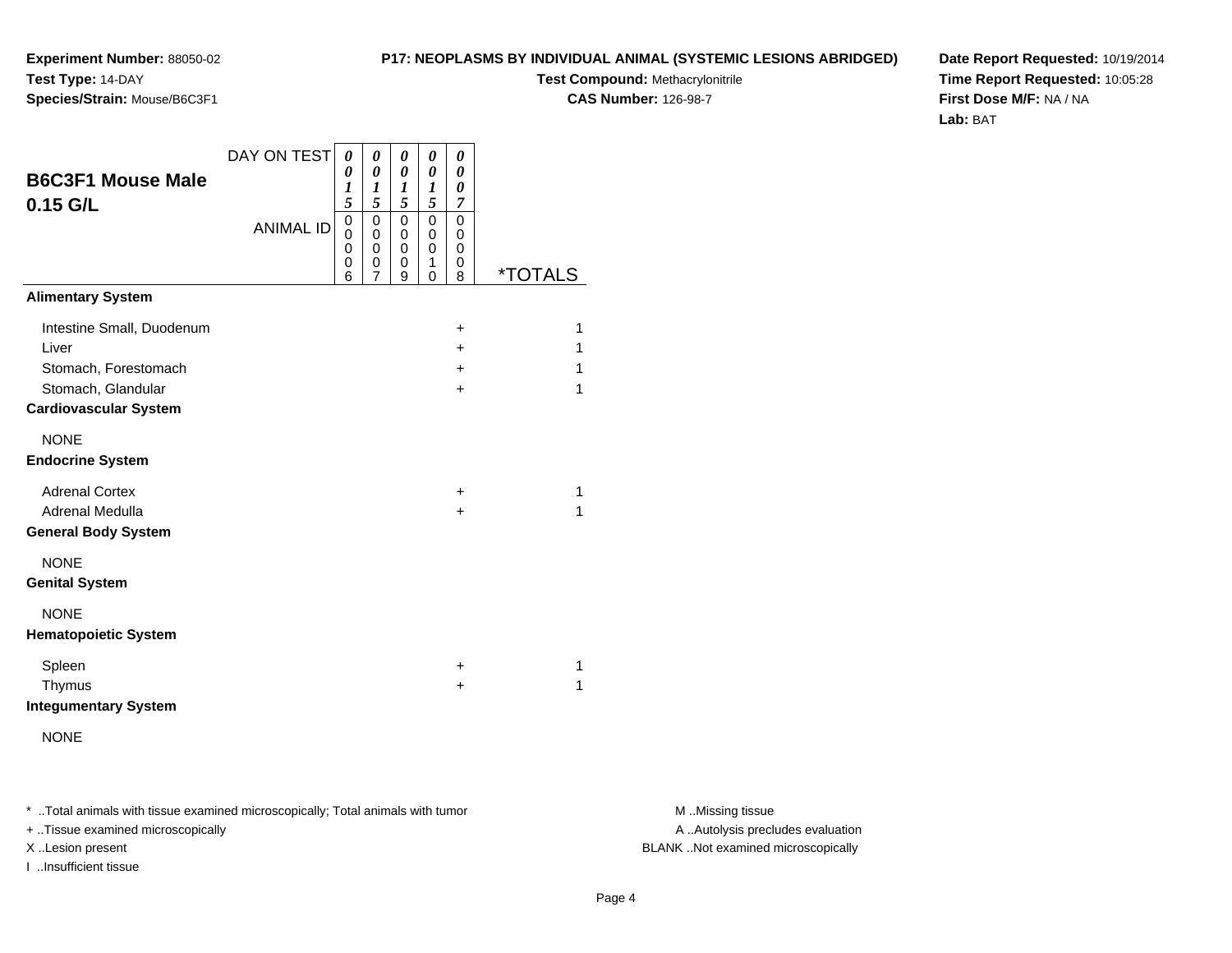**Experiment Number:** 88050-02**Test Type:** 14-DAY**Species/Strain:** Mouse/B6C3F1

## **Test Compound:** Methacrylonitrile**CAS Number:** 126-98-7

**Date Report Requested:** 10/19/2014**Time Report Requested:** 10:05:28**First Dose M/F:** NA / NA**Lab:** BAT

| <b>B6C3F1 Mouse Male</b><br>$0.15$ G/L          | DAY ON TEST<br><b>ANIMAL ID</b> | 0<br>0<br>1<br>5<br>$\mathbf 0$<br>0<br>0<br>$\mathbf 0$<br>6 | 0<br>0<br>$\boldsymbol{l}$<br>5<br>0<br>$\mathbf 0$<br>0<br>$\pmb{0}$<br>$\overline{7}$ | 0<br>0<br>1<br>5<br>$\overline{0}$<br>0<br>$\mathbf 0$<br>0<br>9 | 0<br>0<br>$\boldsymbol{l}$<br>5<br>$\mathbf 0$<br>$\mathbf 0$<br>0<br>1<br>0 | 0<br>0<br>0<br>7<br>$\Omega$<br>$\mathbf 0$<br>0<br>$\mathbf 0$<br>8 | <i><b>*TOTALS</b></i> |
|-------------------------------------------------|---------------------------------|---------------------------------------------------------------|-----------------------------------------------------------------------------------------|------------------------------------------------------------------|------------------------------------------------------------------------------|----------------------------------------------------------------------|-----------------------|
| <b>Musculoskeletal System</b>                   |                                 |                                                               |                                                                                         |                                                                  |                                                                              |                                                                      |                       |
| <b>NONE</b><br><b>Nervous System</b>            |                                 |                                                               |                                                                                         |                                                                  |                                                                              |                                                                      |                       |
| <b>Brain</b><br>Peripheral Nerve<br>Spinal Cord |                                 |                                                               |                                                                                         |                                                                  |                                                                              | $\ddot{}$<br>$\ddot{}$<br>$\ddot{}$                                  | 1<br>1<br>1           |
| <b>Respiratory System</b>                       |                                 |                                                               |                                                                                         |                                                                  |                                                                              |                                                                      |                       |
| Lung<br><b>Special Senses System</b>            |                                 |                                                               |                                                                                         |                                                                  |                                                                              | $\ddot{}$                                                            | 1                     |
| <b>NONE</b><br><b>Urinary System</b>            |                                 |                                                               |                                                                                         |                                                                  |                                                                              |                                                                      |                       |
| Kidney<br><b>SYSTEMIC LESIONS</b>               |                                 |                                                               |                                                                                         |                                                                  |                                                                              | $\ddot{}$                                                            | 1                     |
| Multiple Organ                                  |                                 |                                                               |                                                                                         |                                                                  |                                                                              | $\ddot{}$                                                            | 1                     |

\* ..Total animals with tissue examined microscopically; Total animals with tumor **M** . Missing tissue M ..Missing tissue

+ ..Tissue examined microscopically

I ..Insufficient tissue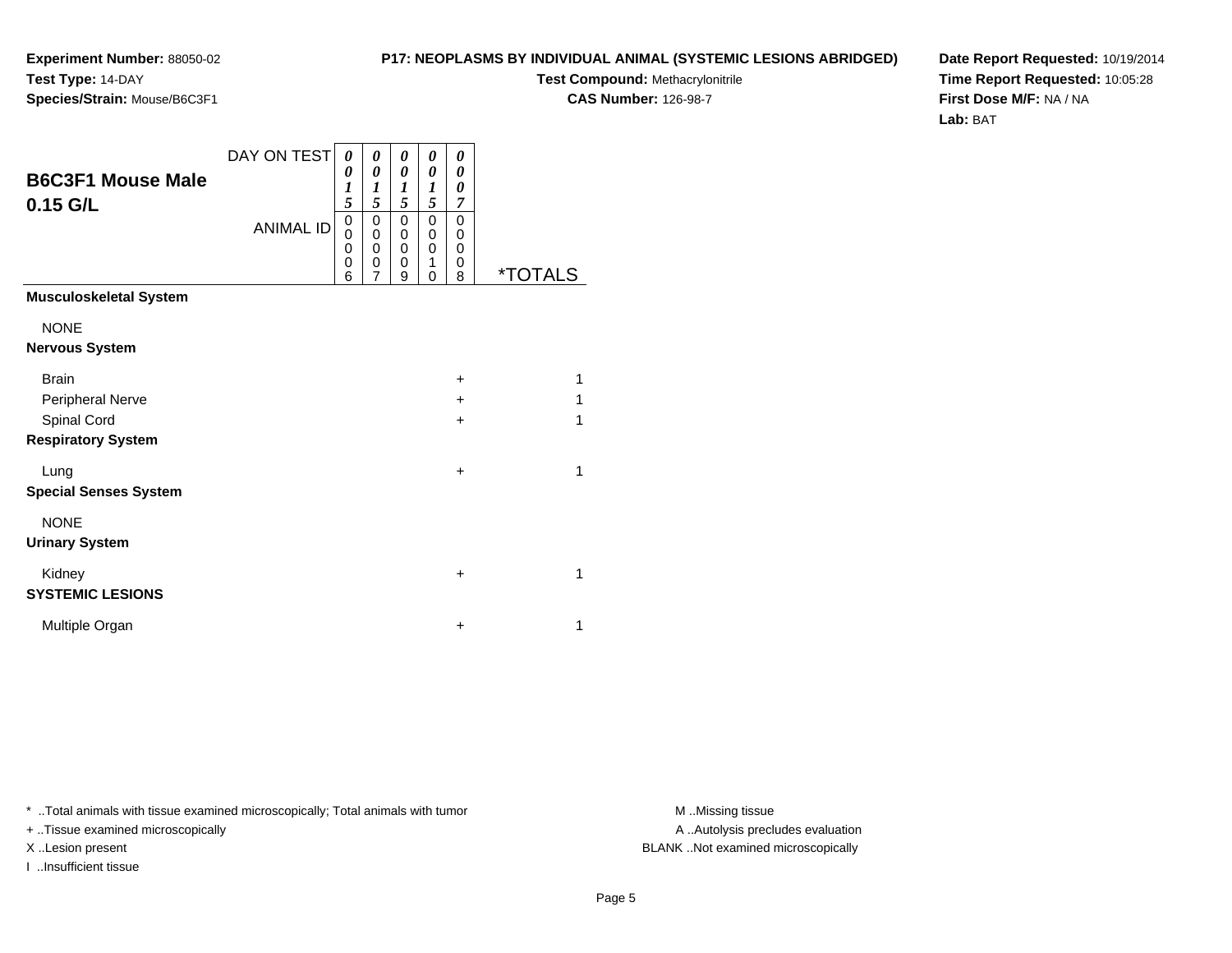## **P17: NEOPLASMS BY INDIVIDUAL ANIMAL (SYSTEMIC LESIONS ABRIDGED)**

**Test Compound:** Methacrylonitrile**CAS Number:** 126-98-7

**Date Report Requested:** 10/19/2014**Time Report Requested:** 10:05:28**First Dose M/F:** NA / NA**Lab:** BAT

|  | DAY ON TEST |
|--|-------------|
|  |             |

# **B6C3F1 Mouse Male0.3 G/L**

ANIMAL ID

\*TOTALS

**Alimentary System**

NONE

**Cardiovascular System**

NONE

**Endocrine System**

NONE

**General Body System**

NONE

**Genital System**

NONE

**Hematopoietic System**

NONE

**Integumentary System**

NONE

**Musculoskeletal System**

NONE

**Nervous System**

NONE

\* ..Total animals with tissue examined microscopically; Total animals with tumor **M** ..Missing tissue M ..Missing tissue

+ ..Tissue examined microscopically

I ..Insufficient tissue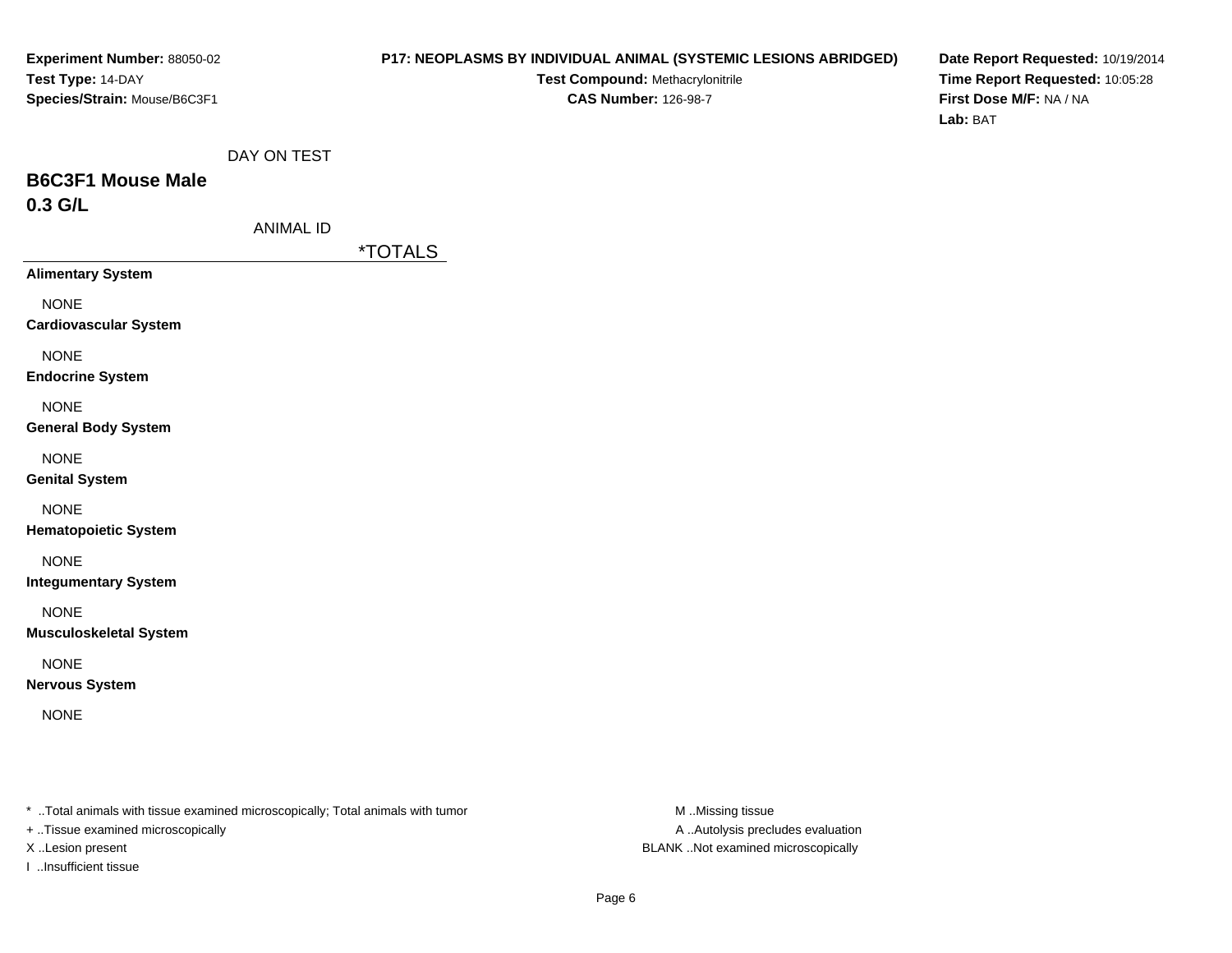| <b>Experiment Number: 88050-02</b> |
|------------------------------------|
| Test Type: 14-DAY                  |
| Species/Strain: Mouse/B6C3F1       |

**Test Compound:** Methacrylonitrile**CAS Number:** 126-98-7

**Date Report Requested:** 10/19/2014**Time Report Requested:** 10:05:28**First Dose M/F:** NA / NA**Lab:** BAT

# **B6C3F1 Mouse Male0.3 G/L**

ANIMAL ID

\*TOTALS

**Respiratory System**

NONE

**Special Senses System**

NONE

**Urinary System**

NONE

### **SYSTEMIC LESIONS**

Multiple Organ

 $\mathbf n$  0

\* ..Total animals with tissue examined microscopically; Total animals with tumor **M** ...Missing tissue M ...Missing tissue

+ ..Tissue examined microscopically

I ..Insufficient tissue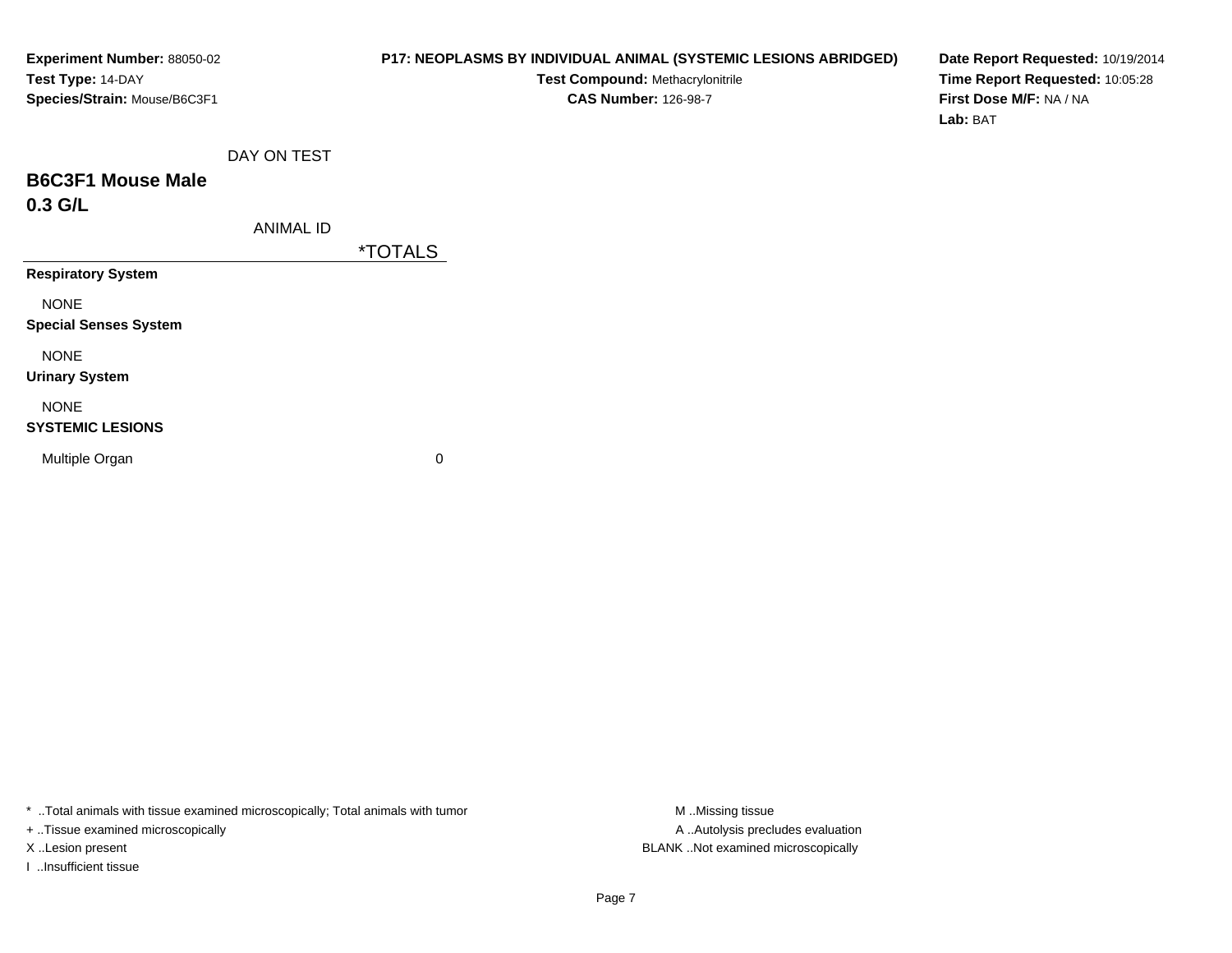## **P17: NEOPLASMS BY INDIVIDUAL ANIMAL (SYSTEMIC LESIONS ABRIDGED)**

**Test Compound:** Methacrylonitrile**CAS Number:** 126-98-7

**Date Report Requested:** 10/19/2014**Time Report Requested:** 10:05:28**First Dose M/F:** NA / NA**Lab:** BAT

| DAY ON TEST |
|-------------|
|             |

# **B6C3F1 Mouse Male0.6 G/L**

| ANIMAL ID |  |  |  |  |  |
|-----------|--|--|--|--|--|
|-----------|--|--|--|--|--|

\*TOTALS

**Alimentary System**

NONE

**Cardiovascular System**

NONE

**Endocrine System**

NONE

**General Body System**

NONE

**Genital System**

NONE

**Hematopoietic System**

NONE

**Integumentary System**

NONE

**Musculoskeletal System**

NONE

**Nervous System**

NONE

\* ..Total animals with tissue examined microscopically; Total animals with tumor **M** ..Missing tissue M ..Missing tissue

+ ..Tissue examined microscopically

I ..Insufficient tissue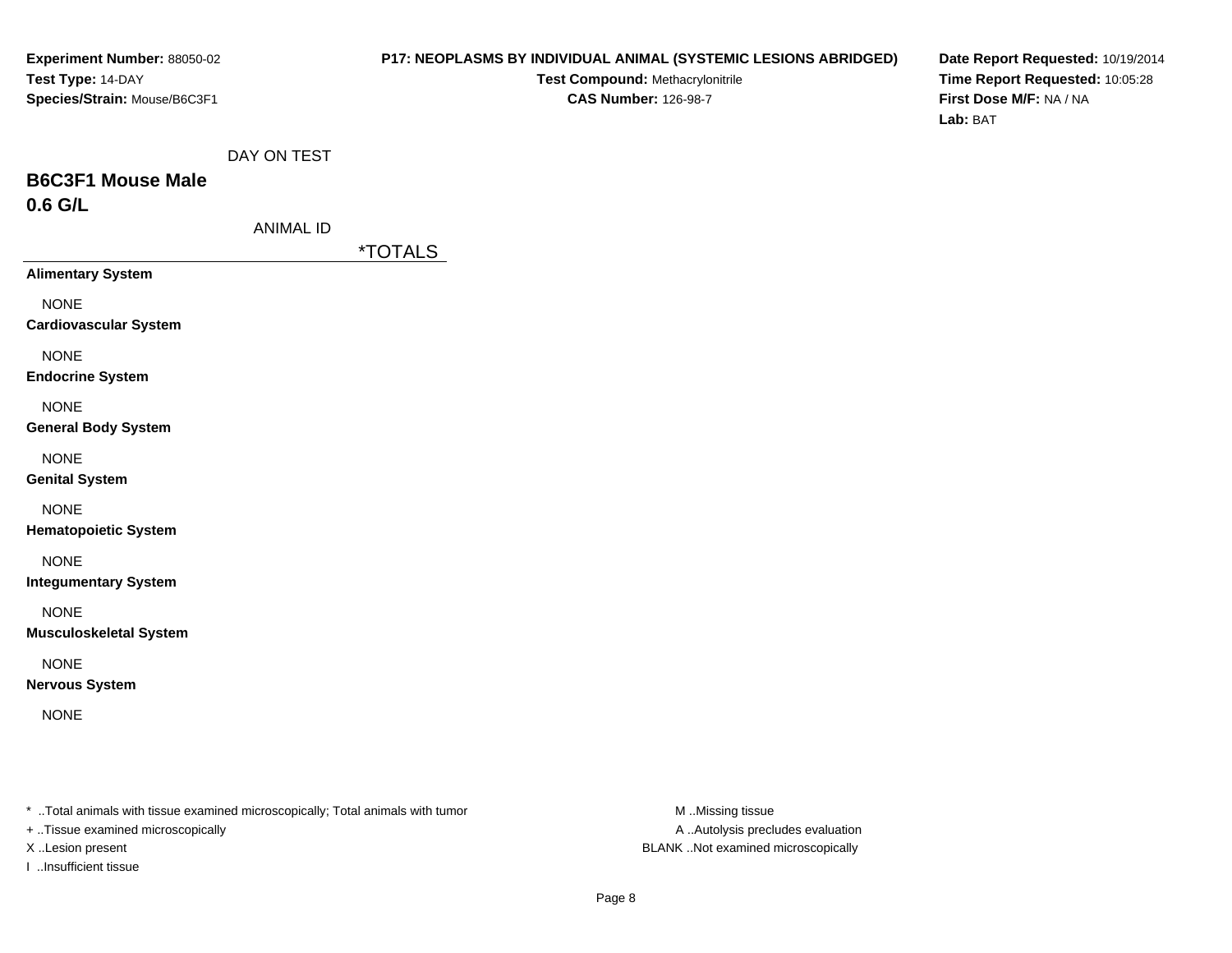| <b>Experiment Number: 88050-02</b> |
|------------------------------------|
| Test Type: 14-DAY                  |
| Species/Strain: Mouse/B6C3F1       |

**Test Compound:** Methacrylonitrile**CAS Number:** 126-98-7

**Date Report Requested:** 10/19/2014**Time Report Requested:** 10:05:28**First Dose M/F:** NA / NA**Lab:** BAT

| DAY ON TEST |
|-------------|
|             |

# **B6C3F1 Mouse Male0.6 G/L**

ANIMAL ID

\*TOTALS

**Respiratory System**

NONE

**Special Senses System**

NONE

**Urinary System**

## NONE

#### **SYSTEMIC LESIONS**

Multiple Organ

 $\mathbf n$  0

\* ..Total animals with tissue examined microscopically; Total animals with tumor **M** ...Missing tissue M ...Missing tissue

+ ..Tissue examined microscopically

I ..Insufficient tissue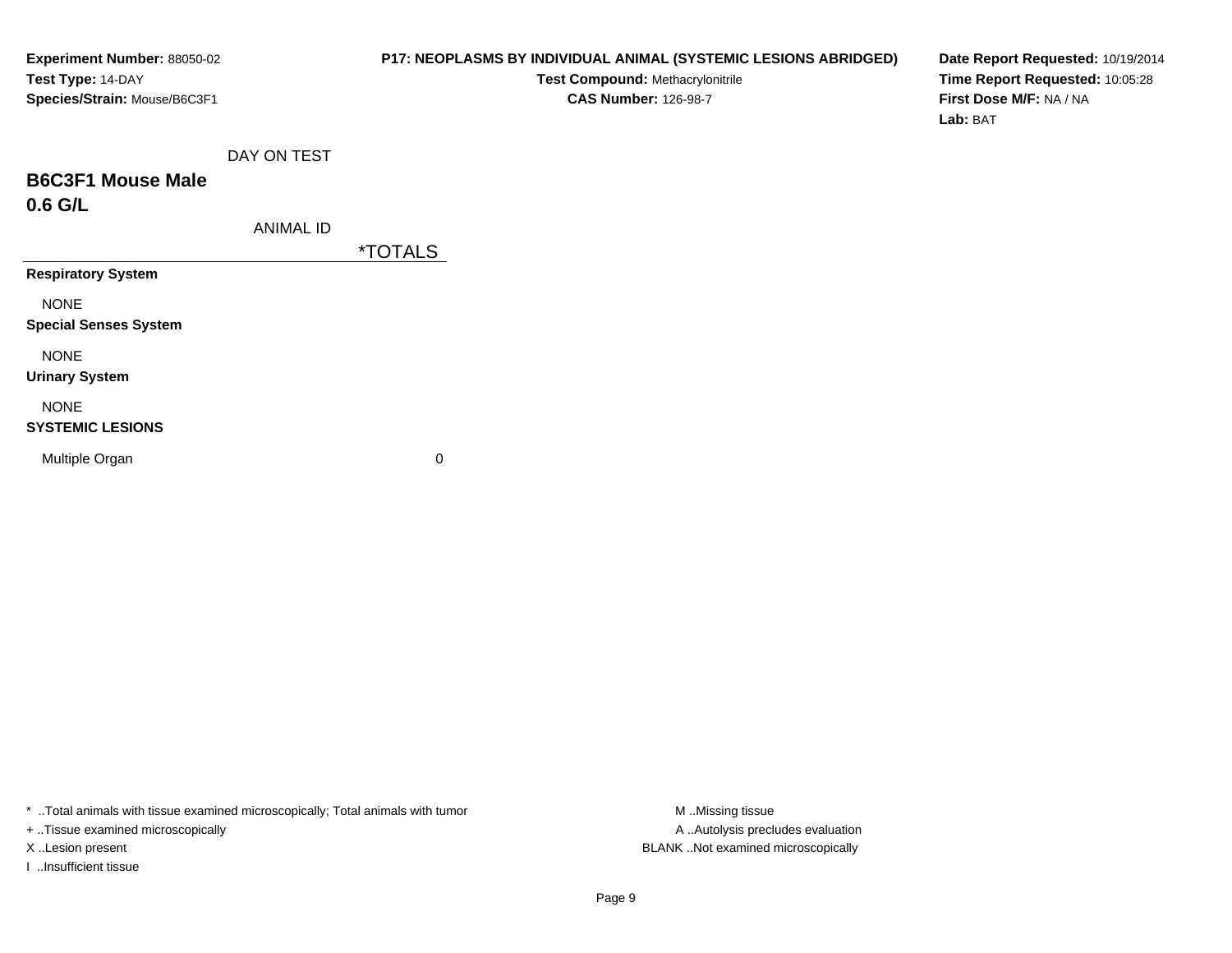**Test Compound:** Methacrylonitrile

**CAS Number:** 126-98-7

**Date Report Requested:** 10/19/2014**Time Report Requested:** 10:05:28**First Dose M/F:** NA / NA**Lab:** BAT

| <b>B6C3F1 Mouse Male</b><br>$1.2$ G/L                                                                            | DAY ON TEST<br><b>ANIMAL ID</b> | 0<br>0<br>1<br>5<br>0<br>0<br>0<br>$\overline{\mathbf{c}}$<br>1 | 0<br>0<br>1<br>5<br>0<br>$\mathbf 0$<br>0<br>$\frac{2}{2}$ | 0<br>0<br>1<br>5<br>$\mathbf 0$<br>0<br>$\mathbf 0$<br>$\frac{2}{4}$ | 0<br>0<br>1<br>5<br>$\mathbf 0$<br>0<br>0<br>$\frac{2}{5}$ | 0<br>0<br>0<br>4<br>$\mathbf 0$<br>0<br>0<br>$\frac{2}{3}$ | <i><b>*TOTALS</b></i> |
|------------------------------------------------------------------------------------------------------------------|---------------------------------|-----------------------------------------------------------------|------------------------------------------------------------|----------------------------------------------------------------------|------------------------------------------------------------|------------------------------------------------------------|-----------------------|
| <b>Alimentary System</b>                                                                                         |                                 |                                                                 |                                                            |                                                                      |                                                            |                                                            |                       |
| Intestine Small, Duodenum<br>Liver<br>Stomach, Forestomach<br>Stomach, Glandular<br><b>Cardiovascular System</b> |                                 |                                                                 |                                                            |                                                                      |                                                            | +<br>$\ddot{}$<br>$\ddot{}$<br>$\ddot{}$                   | 1<br>1<br>1<br>1      |
| <b>NONE</b><br><b>Endocrine System</b>                                                                           |                                 |                                                                 |                                                            |                                                                      |                                                            |                                                            |                       |
| <b>Adrenal Cortex</b><br>Adrenal Medulla<br><b>General Body System</b>                                           |                                 |                                                                 |                                                            |                                                                      |                                                            | $\ddot{}$<br>$\ddot{}$                                     | 1<br>1                |
| <b>NONE</b><br><b>Genital System</b>                                                                             |                                 |                                                                 |                                                            |                                                                      |                                                            |                                                            |                       |
| <b>NONE</b><br><b>Hematopoietic System</b>                                                                       |                                 |                                                                 |                                                            |                                                                      |                                                            |                                                            |                       |
| Spleen<br>Thymus<br><b>Integumentary System</b>                                                                  |                                 |                                                                 |                                                            |                                                                      |                                                            | +<br>$\ddot{}$                                             | 1<br>1                |
| <b>NONE</b>                                                                                                      |                                 |                                                                 |                                                            |                                                                      |                                                            |                                                            |                       |

\* ..Total animals with tissue examined microscopically; Total animals with tumor **M** . Missing tissue M ..Missing tissue

+ ..Tissue examined microscopically

**Experiment Number:** 88050-02

**Species/Strain:** Mouse/B6C3F1

**Test Type:** 14-DAY

I ..Insufficient tissue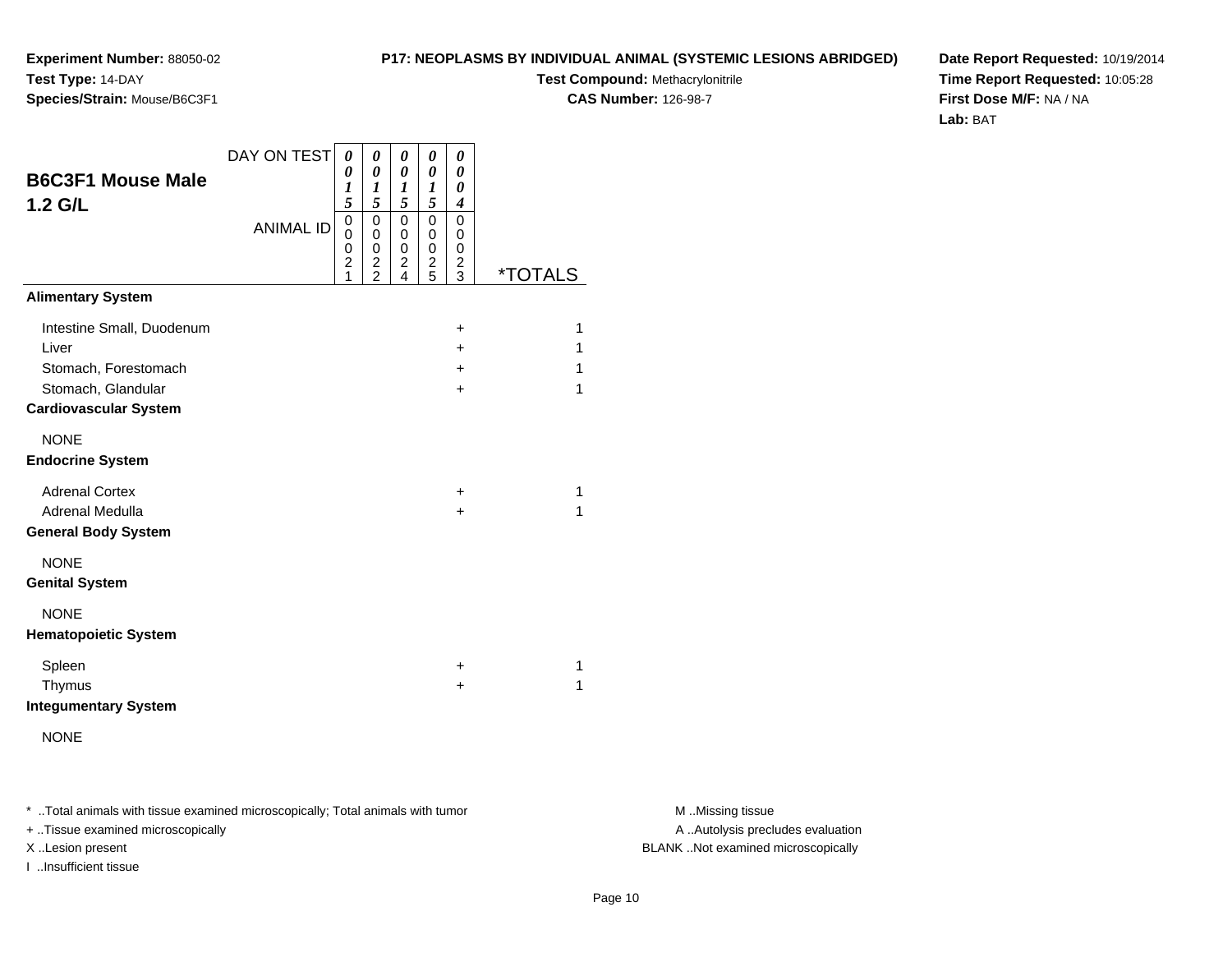**Test Compound:** Methacrylonitrile

**CAS Number:** 126-98-7

**Date Report Requested:** 10/19/2014**Time Report Requested:** 10:05:28**First Dose M/F:** NA / NA**Lab:** BAT

| <b>B6C3F1 Mouse Male</b><br>1.2 G/L | DAY ON TESTI<br><b>ANIMAL ID</b> | 0<br>0<br>$\boldsymbol{l}$<br>5<br>$\mathbf 0$<br>0<br>0<br>$\overline{2}$ | 0<br>$\boldsymbol{\theta}$<br>$\boldsymbol{l}$<br>5<br>$\mathbf 0$<br>$\mathbf 0$<br>$\mathbf 0$<br>$\frac{2}{2}$ | 0<br>0<br>1<br>5<br>$\mathbf 0$<br>0<br>0<br>$\overline{c}$ | 0<br>0<br>1<br>5<br>$\mathbf 0$<br>0<br>0<br>$\frac{2}{5}$ | 0<br>0<br>0<br>4<br>0<br>0<br>0<br>$\frac{2}{3}$ |                       |
|-------------------------------------|----------------------------------|----------------------------------------------------------------------------|-------------------------------------------------------------------------------------------------------------------|-------------------------------------------------------------|------------------------------------------------------------|--------------------------------------------------|-----------------------|
|                                     |                                  | 1                                                                          |                                                                                                                   | 4                                                           |                                                            |                                                  | <i><b>*TOTALS</b></i> |
| <b>Musculoskeletal System</b>       |                                  |                                                                            |                                                                                                                   |                                                             |                                                            |                                                  |                       |
| <b>NONE</b>                         |                                  |                                                                            |                                                                                                                   |                                                             |                                                            |                                                  |                       |
| <b>Nervous System</b>               |                                  |                                                                            |                                                                                                                   |                                                             |                                                            |                                                  |                       |
| <b>Brain</b>                        |                                  |                                                                            |                                                                                                                   |                                                             |                                                            | $+$                                              | 1                     |
| Peripheral Nerve                    |                                  |                                                                            |                                                                                                                   |                                                             |                                                            | $\ddot{}$                                        | 1                     |
| Spinal Cord                         |                                  |                                                                            |                                                                                                                   |                                                             |                                                            | $\ddot{}$                                        | 1                     |
| <b>Respiratory System</b>           |                                  |                                                                            |                                                                                                                   |                                                             |                                                            |                                                  |                       |
| Lung                                |                                  |                                                                            |                                                                                                                   |                                                             |                                                            | $\ddot{}$                                        | 1                     |
| <b>Special Senses System</b>        |                                  |                                                                            |                                                                                                                   |                                                             |                                                            |                                                  |                       |
| <b>NONE</b>                         |                                  |                                                                            |                                                                                                                   |                                                             |                                                            |                                                  |                       |
| <b>Urinary System</b>               |                                  |                                                                            |                                                                                                                   |                                                             |                                                            |                                                  |                       |
| Kidney                              |                                  |                                                                            |                                                                                                                   |                                                             |                                                            | $\ddot{}$                                        | 1                     |
| <b>SYSTEMIC LESIONS</b>             |                                  |                                                                            |                                                                                                                   |                                                             |                                                            |                                                  |                       |
| Multiple Organ                      |                                  |                                                                            |                                                                                                                   |                                                             |                                                            | $\ddot{}$                                        | 1                     |

\* ..Total animals with tissue examined microscopically; Total animals with tumor **M** ...Missing tissue M ...Missing tissue

+ ..Tissue examined microscopically

**Experiment Number:** 88050-02

**Species/Strain:** Mouse/B6C3F1

**Test Type:** 14-DAY

I ..Insufficient tissue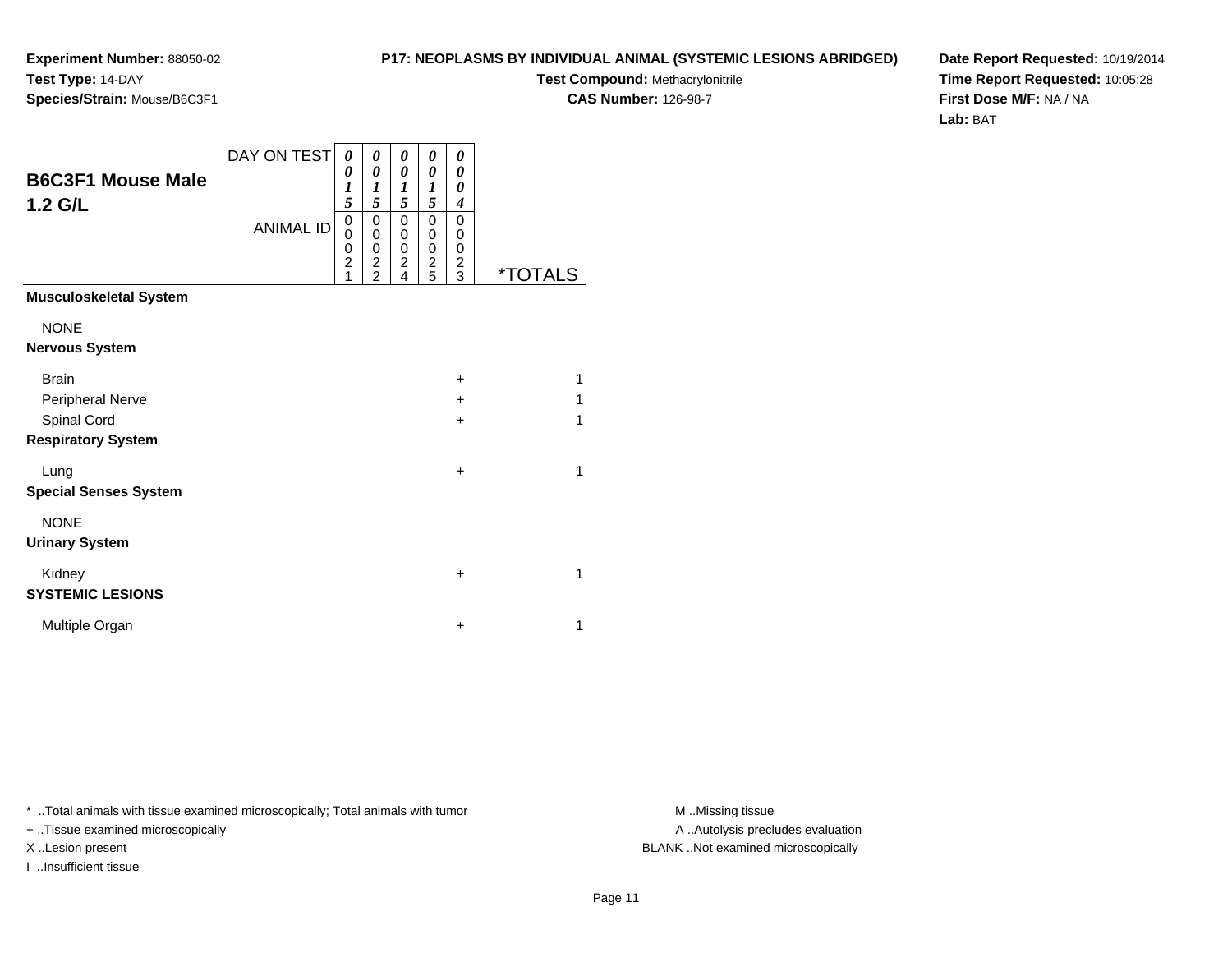**Test Type:** 14-DAY**Species/Strain:** Mouse/B6C3F1

**Experiment Number:** 88050-02

**Test Compound:** Methacrylonitrile**CAS Number:** 126-98-7

**Date Report Requested:** 10/19/2014**Time Report Requested:** 10:05:28**First Dose M/F:** NA / NA**Lab:** BAT

|                                                    | DAY ON TEST      | 0                          | 0                                                                  | 0                                  | 0                                                    | 0                                                             |                       |
|----------------------------------------------------|------------------|----------------------------|--------------------------------------------------------------------|------------------------------------|------------------------------------------------------|---------------------------------------------------------------|-----------------------|
| <b>B6C3F1 Mouse Male</b><br>2.4 G/L                |                  | 0<br>$\boldsymbol{l}$<br>5 | 0<br>1<br>5                                                        | 0<br>1<br>5                        | $\theta$<br>$\boldsymbol{l}$<br>5                    | 0<br>0<br>$\overline{\mathbf{c}}$                             |                       |
|                                                    | <b>ANIMAL ID</b> |                            | $\mathbf 0$<br>0<br>0<br>$\overline{\mathbf{c}}$<br>$\overline{7}$ | 0<br>0<br>0<br>$\overline{c}$<br>9 | 0<br>0<br>0<br>$\ensuremath{\mathsf{3}}$<br>$\Omega$ | $\mathbf 0$<br>0<br>$\boldsymbol{0}$<br>$\boldsymbol{2}$<br>8 | <i><b>*TOTALS</b></i> |
| <b>Alimentary System</b>                           |                  |                            |                                                                    |                                    |                                                      |                                                               |                       |
| Intestine Small, Duodenum                          |                  | $\ddot{}$                  | ÷                                                                  | ÷                                  | +                                                    | $\ddot{}$                                                     | 5                     |
| Liver                                              |                  | $+$                        | $+$                                                                | $+$                                | $\ddot{}$                                            | $\ddot{}$                                                     | 5                     |
| Stomach, Forestomach                               |                  | $+$                        | $+$                                                                | $+$                                | $+$                                                  | $\ddot{}$                                                     | 5                     |
| Stomach, Glandular<br><b>Cardiovascular System</b> |                  | $\ddot{}$                  | $\ddot{}$                                                          | $\ddot{}$                          | $\ddot{}$                                            | $\div$                                                        | 5                     |
| <b>NONE</b><br><b>Endocrine System</b>             |                  |                            |                                                                    |                                    |                                                      |                                                               |                       |
| <b>Adrenal Cortex</b>                              |                  | $\ddot{}$                  |                                                                    | +                                  | ÷                                                    | ÷                                                             | 5                     |
| Adrenal Medulla<br><b>General Body System</b>      |                  | $\ddot{}$                  | +                                                                  | $\ddot{}$                          | $\ddot{}$                                            | +                                                             | 5                     |
| <b>NONE</b><br><b>Genital System</b>               |                  |                            |                                                                    |                                    |                                                      |                                                               |                       |
| <b>NONE</b><br><b>Hematopoietic System</b>         |                  |                            |                                                                    |                                    |                                                      |                                                               |                       |
| Spleen                                             |                  | +                          |                                                                    | +                                  | +                                                    | +                                                             | 5                     |
| Thymus<br><b>Integumentary System</b>              |                  | $\ddot{}$                  | $\ddot{}$                                                          | $\ddot{}$                          | $\ddot{}$                                            | $\ddot{}$                                                     | 5                     |
| <b>NONE</b>                                        |                  |                            |                                                                    |                                    |                                                      |                                                               |                       |

\* ..Total animals with tissue examined microscopically; Total animals with tumor **M** . Missing tissue M ..Missing tissue

+ ..Tissue examined microscopically

I ..Insufficient tissue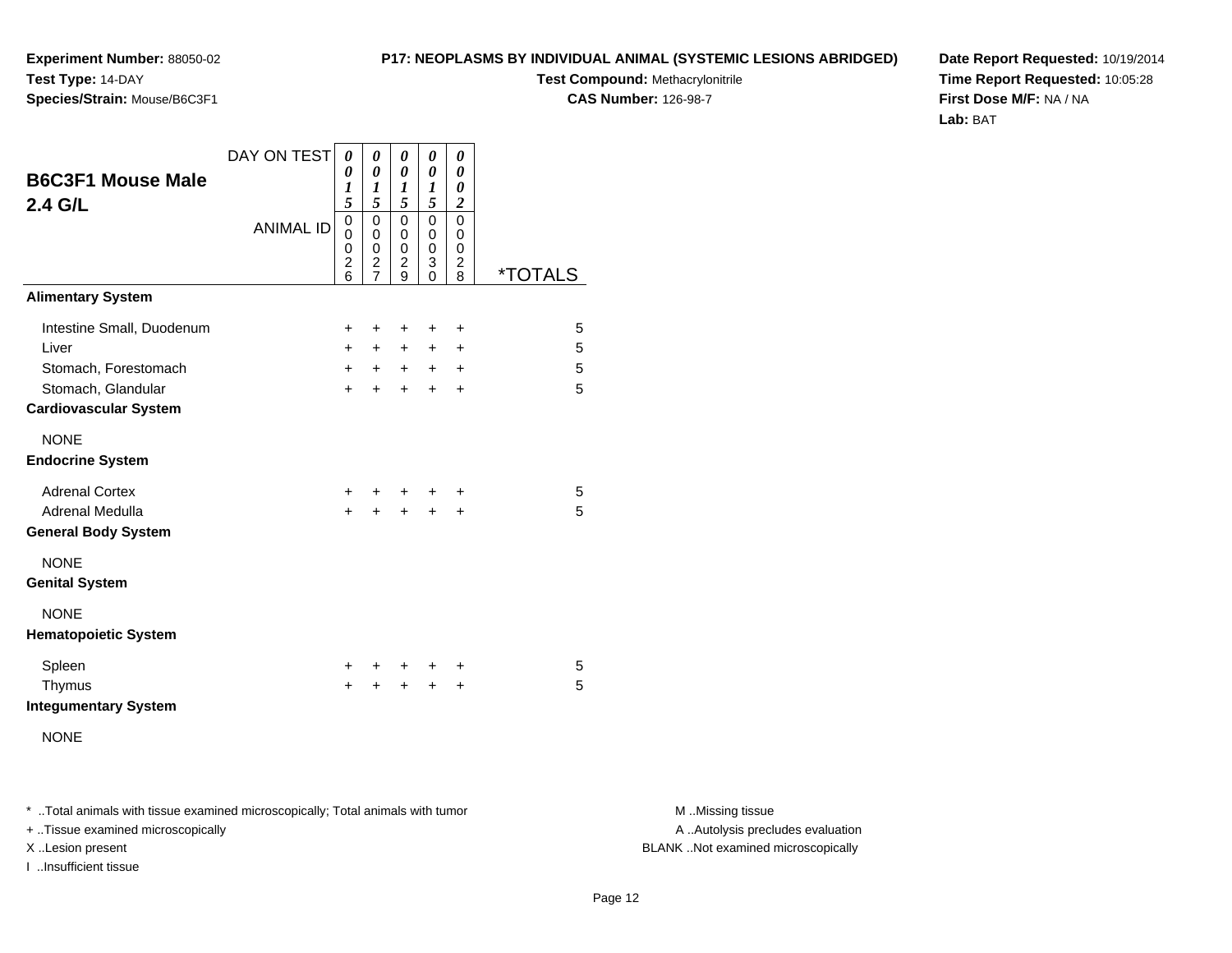**Test Compound:** Methacrylonitrile

**CAS Number:** 126-98-7

**Date Report Requested:** 10/19/2014**Time Report Requested:** 10:05:28**First Dose M/F:** NA / NA**Lab:** BAT

A ..Autolysis precludes evaluation

**B6C3F1 Mouse Male2.4 G/L**ANIMAL ID *0 1 5* 0 0 0 2 6 *0 1 5*0<br>0<br>0<br>2<br>7 *0 1 5* 0 0 0 2 9 *0 1 5* 0 0 0 3 0 *0 0 2* 0 0 0 2 8 \*TOTALS**Musculoskeletal SystemNONE Nervous System**Brainn  $+$  <sup>+</sup> <sup>+</sup> <sup>+</sup> <sup>+</sup> <sup>5</sup> Peripheral Nervee + <sup>+</sup> <sup>+</sup> <sup>+</sup> <sup>+</sup> <sup>5</sup> Spinal Cord $\alpha$  + <sup>+</sup> <sup>+</sup> <sup>+</sup> <sup>+</sup> <sup>5</sup> **Respiratory System**Lungg  $\rightarrow$  <sup>+</sup> <sup>+</sup> <sup>+</sup> <sup>+</sup> <sup>5</sup> **Special Senses System**NONE **Urinary System**Kidney $\mathsf y$  <sup>+</sup> <sup>+</sup> <sup>+</sup> <sup>+</sup> <sup>5</sup> **SYSTEMIC LESIONS**Multiple Organn  $+$ <sup>+</sup> <sup>+</sup> <sup>+</sup> <sup>+</sup> <sup>5</sup>

*0*

*0*

*0*

*0*

*0*

DAY ON TEST

\*\*\*END OF MALE DATA\*\*\*

\* ..Total animals with tissue examined microscopically; Total animals with tumor **M** ..Missing tissue M ..Missing tissue

+ ..Tissue examined microscopically

X ..Lesion present BLANK ..Not examined microscopically

I ..Insufficient tissue

**Experiment Number:** 88050-02**Test Type:** 14-DAY**Species/Strain:** Mouse/B6C3F1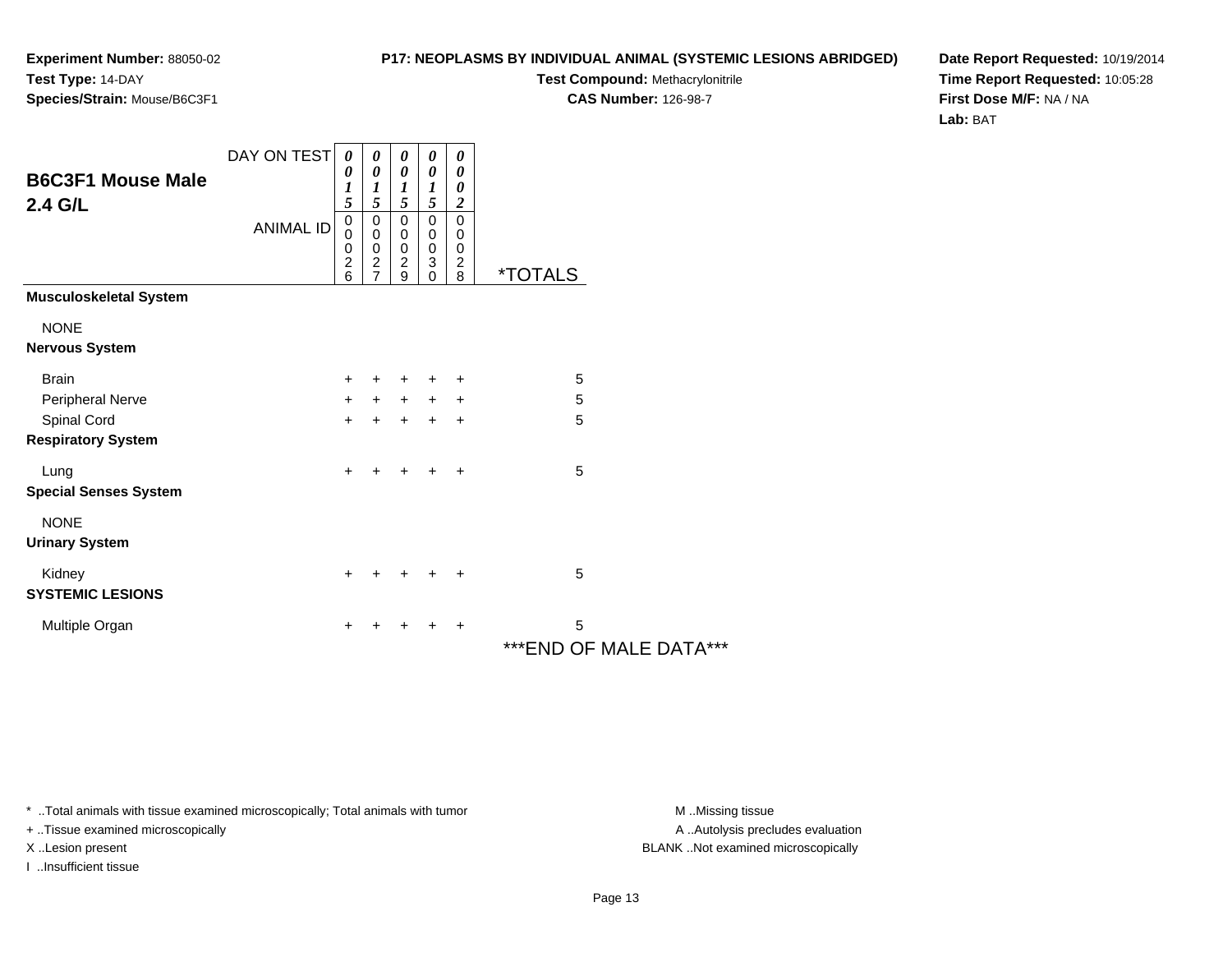**Test Compound:** Methacrylonitrile

**CAS Number:** 126-98-7

**Date Report Requested:** 10/19/2014**Time Report Requested:** 10:05:28**First Dose M/F:** NA / NA**Lab:** BAT

| <b>B6C3F1 Mouse Female</b>                                                                                       | DAY ON TEST      | 0<br>0<br>1                             | 0<br>0<br>1                                                 | 0<br>0<br>1                                 | 0<br>0<br>1                          | 0<br>0<br>1                              |                       |
|------------------------------------------------------------------------------------------------------------------|------------------|-----------------------------------------|-------------------------------------------------------------|---------------------------------------------|--------------------------------------|------------------------------------------|-----------------------|
| $0$ G/L                                                                                                          | <b>ANIMAL ID</b> | 5<br>$\overline{0}$<br>0<br>0<br>3<br>1 | 5<br>$\mathbf 0$<br>$\mathbf 0$<br>0<br>3<br>$\mathfrak{p}$ | 5<br>$\mathbf 0$<br>$\Omega$<br>0<br>3<br>3 | 5<br>$\mathbf 0$<br>0<br>0<br>3<br>4 | 5<br>$\mathbf 0$<br>0<br>0<br>3<br>5     | <i><b>*TOTALS</b></i> |
| <b>Alimentary System</b>                                                                                         |                  |                                         |                                                             |                                             |                                      |                                          |                       |
| Intestine Small, Duodenum<br>Liver<br>Stomach, Forestomach<br>Stomach, Glandular<br><b>Cardiovascular System</b> |                  | $\ddot{}$<br>$+$<br>$+$<br>$+$          | +<br>$+$<br>$+$<br>$+$                                      | $\ddot{}$<br>$+$<br>$+$<br>$+$              | +<br>$\ddot{}$<br>$+$<br>$\ddot{}$   | +<br>$\ddot{}$<br>$\ddot{}$<br>$\ddot{}$ | 5<br>5<br>5<br>5      |
| <b>NONE</b><br><b>Endocrine System</b>                                                                           |                  |                                         |                                                             |                                             |                                      |                                          |                       |
| <b>Adrenal Cortex</b><br>Adrenal Medulla<br><b>General Body System</b>                                           |                  | +<br>$\pm$                              | +                                                           | $\ddot{}$                                   | $\ddot{}$                            | +<br>$\ddot{}$                           | 5<br>5                |
| <b>NONE</b><br><b>Genital System</b>                                                                             |                  |                                         |                                                             |                                             |                                      |                                          |                       |
| <b>NONE</b><br><b>Hematopoietic System</b>                                                                       |                  |                                         |                                                             |                                             |                                      |                                          |                       |
| Spleen<br>Thymus<br><b>Integumentary System</b>                                                                  |                  | ٠<br>$\ddot{}$                          | +                                                           | ÷                                           | ÷<br>$\ddot{}$                       | ÷<br>$\ddot{}$                           | 5<br>5                |
| <b>NONE</b>                                                                                                      |                  |                                         |                                                             |                                             |                                      |                                          |                       |

\* ..Total animals with tissue examined microscopically; Total animals with tumor **M** . Missing tissue M ..Missing tissue

+ ..Tissue examined microscopically

**Experiment Number:** 88050-02

**Species/Strain:** Mouse/B6C3F1

**Test Type:** 14-DAY

I ..Insufficient tissue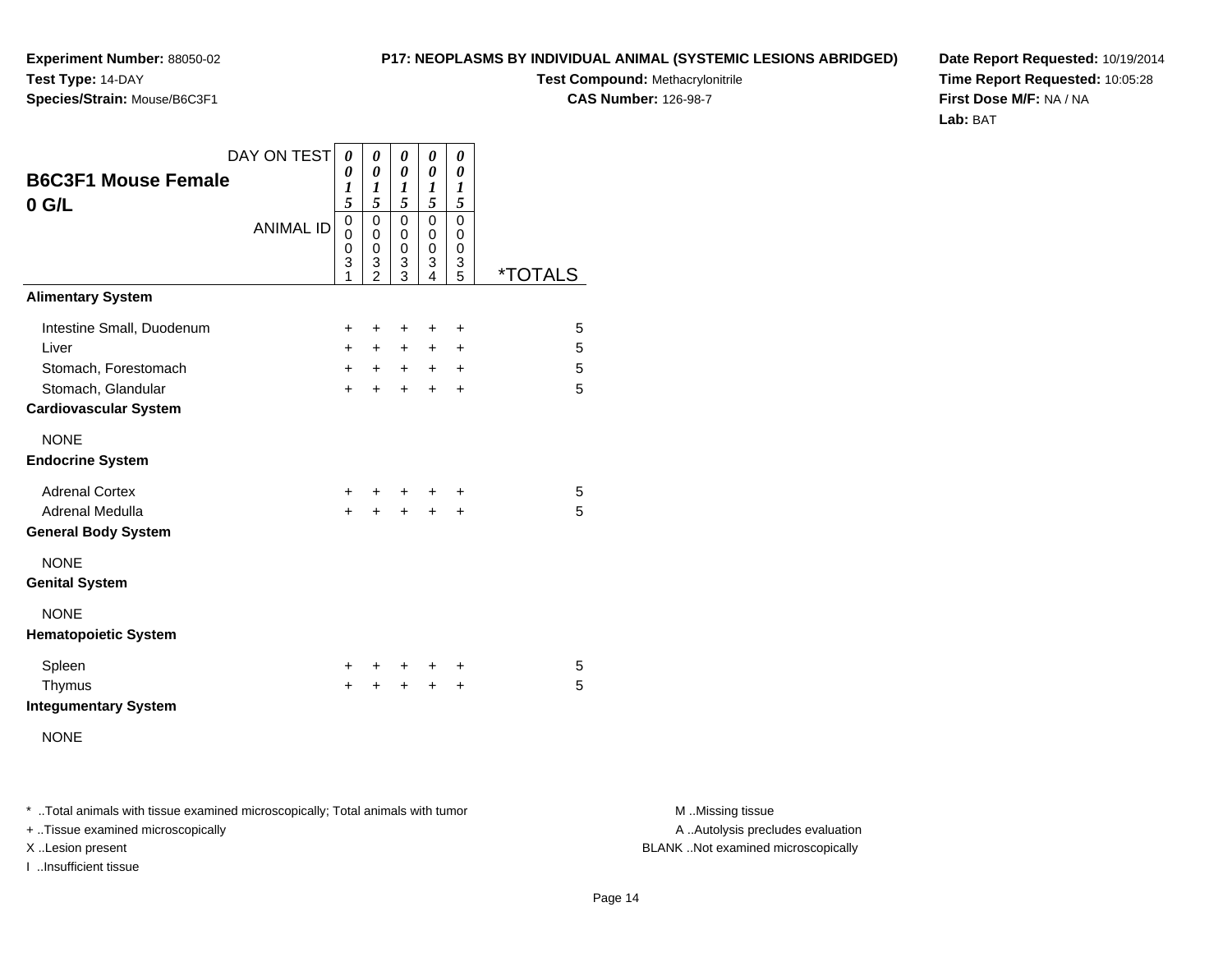**Test Compound:** Methacrylonitrile

**CAS Number:** 126-98-7

**Date Report Requested:** 10/19/2014**Time Report Requested:** 10:05:28**First Dose M/F:** NA / NA**Lab:** BAT

|                                          | DAY ON TESTI     | 0                                | 0                                                              | 0                                      | 0                                  | 0                               |                       |
|------------------------------------------|------------------|----------------------------------|----------------------------------------------------------------|----------------------------------------|------------------------------------|---------------------------------|-----------------------|
| <b>B6C3F1 Mouse Female</b><br>0 G/L      |                  | 0<br>1<br>5                      | $\pmb{\theta}$<br>$\boldsymbol{l}$<br>5                        | 0<br>$\boldsymbol{l}$<br>5             | 0<br>1<br>5                        | 0<br>1<br>5                     |                       |
|                                          | <b>ANIMAL ID</b> | 0<br>$\mathbf{0}$<br>0<br>3<br>1 | 0<br>$\mathbf 0$<br>$\begin{array}{c} 0 \\ 3 \\ 2 \end{array}$ | 0<br>0<br>$\mathbf 0$<br>$\frac{3}{3}$ | 0<br>0<br>0<br>$\overline{3}$<br>4 | $\mathbf 0$<br>0<br>0<br>3<br>5 | <i><b>*TOTALS</b></i> |
| Musculoskeletal System                   |                  |                                  |                                                                |                                        |                                    |                                 |                       |
| <b>NONE</b><br>Nervous System            |                  |                                  |                                                                |                                        |                                    |                                 |                       |
| <b>Brain</b>                             |                  | $\ddot{}$                        | $\ddot{}$                                                      | ٠                                      |                                    | ٠                               | 5                     |
| Peripheral Nerve                         |                  | $\ddot{}$                        | $\ddot{}$                                                      | $\ddot{}$                              | $\ddot{}$                          | $\ddot{}$                       | 5                     |
| Spinal Cord<br><b>Respiratory System</b> |                  | $\ddot{}$                        | $\ddot{}$                                                      | $\ddot{}$                              | $\ddot{}$                          | +                               | 5                     |
| Lung<br><b>Special Senses System</b>     |                  | $\ddot{}$                        | +                                                              | +                                      | +                                  | M                               | 4                     |
| <b>NONE</b><br><b>Urinary System</b>     |                  |                                  |                                                                |                                        |                                    |                                 |                       |
| Kidney<br><b>SYSTEMIC LESIONS</b>        |                  | $\ddot{}$                        |                                                                |                                        |                                    | ٠                               | 5                     |
| Multiple Organ                           |                  | $\ddot{}$                        | +                                                              | +                                      | ٠                                  | +                               | 5                     |

\* ..Total animals with tissue examined microscopically; Total animals with tumor **M** . Missing tissue M ..Missing tissue

n  $+$ 

+ ..Tissue examined microscopically

**Experiment Number:** 88050-02

**Species/Strain:** Mouse/B6C3F1

**Test Type:** 14-DAY

I ..Insufficient tissue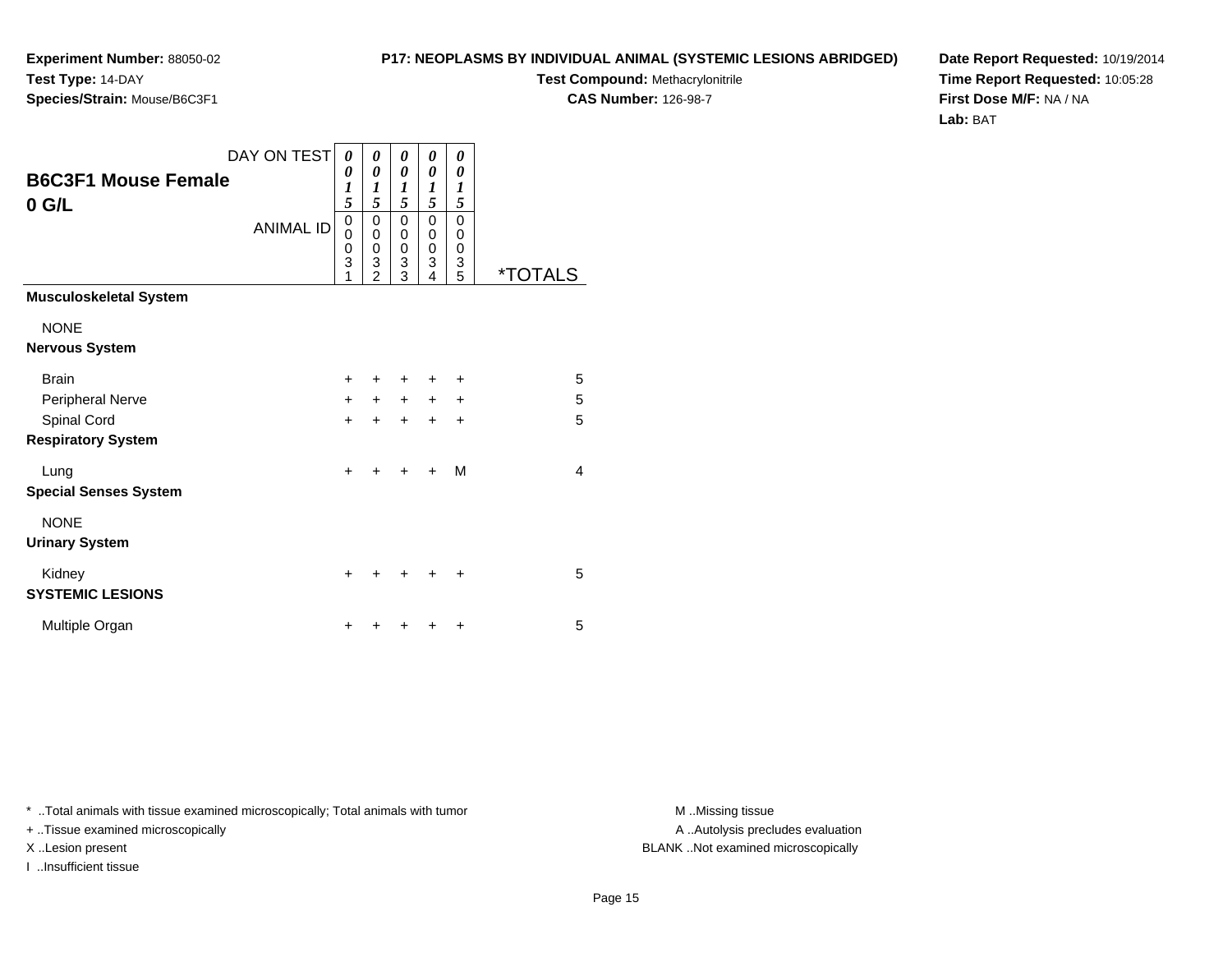## **P17: NEOPLASMS BY INDIVIDUAL ANIMAL (SYSTEMIC LESIONS ABRIDGED)**

**Test Compound:** Methacrylonitrile**CAS Number:** 126-98-7

**Date Report Requested:** 10/19/2014**Time Report Requested:** 10:05:28**First Dose M/F:** NA / NA**Lab:** BAT

DAY ON TEST

# **B6C3F1 Mouse Female0.15 G/L**

ANIMAL ID

\*TOTALS

**Alimentary System**

NONE

**Cardiovascular System**

NONE

**Endocrine System**

NONE

**General Body System**

NONE

**Genital System**

NONE

**Hematopoietic System**

NONE

**Integumentary System**

NONE

**Musculoskeletal System**

NONE

**Nervous System**

NONE

\* ..Total animals with tissue examined microscopically; Total animals with tumor **M** ..Missing tissue M ..Missing tissue

+ ..Tissue examined microscopically

I ..Insufficient tissue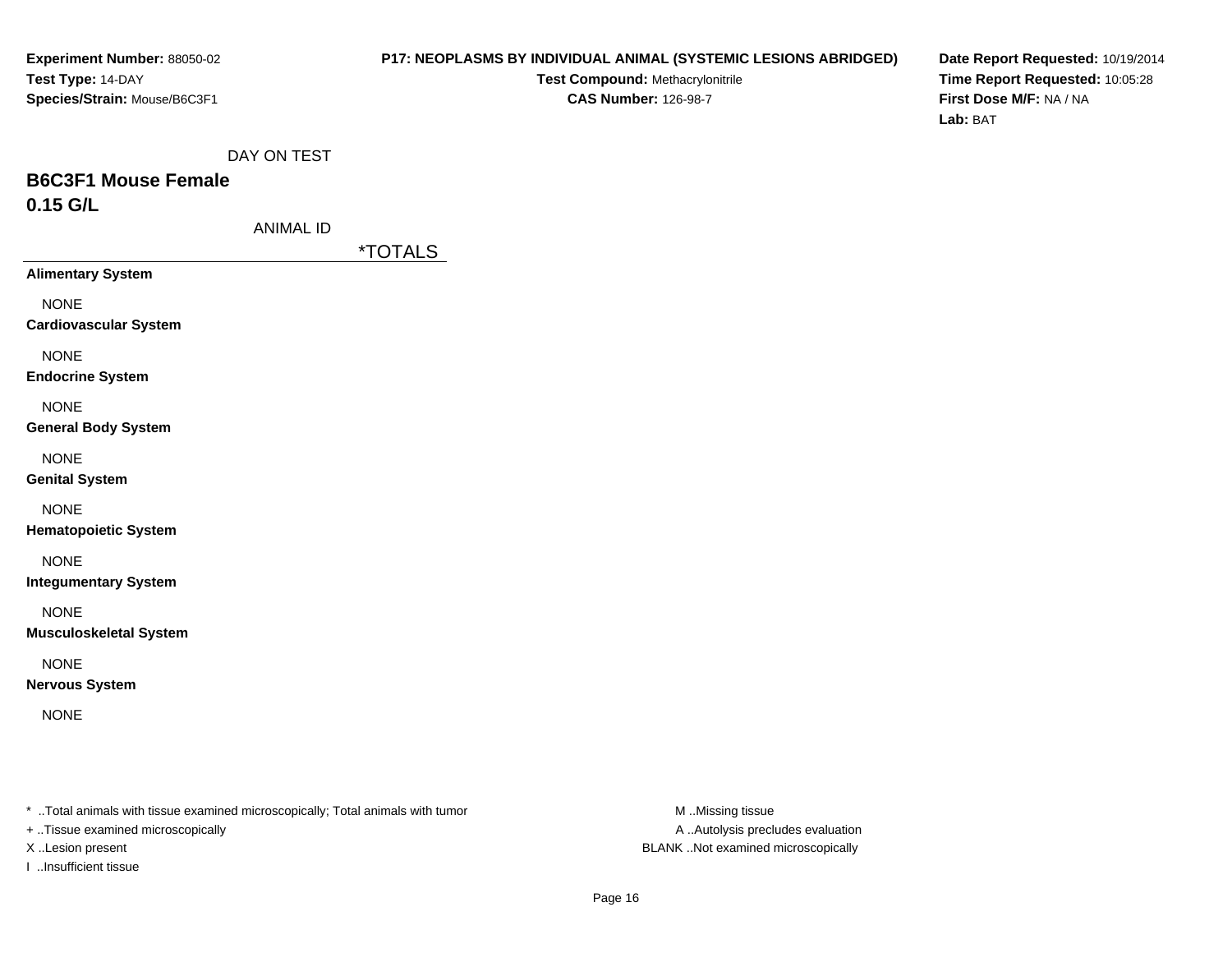## **P17: NEOPLASMS BY INDIVIDUAL ANIMAL (SYSTEMIC LESIONS ABRIDGED)**

**Test Compound:** Methacrylonitrile**CAS Number:** 126-98-7

**Date Report Requested:** 10/19/2014**Time Report Requested:** 10:05:28**First Dose M/F:** NA / NA**Lab:** BAT

DAY ON TEST

# **B6C3F1 Mouse Female0.15 G/L**

ANIMAL ID

\*TOTALS

**Respiratory System**

NONE

**Special Senses System**

NONE

**Urinary System**

NONE

#### **SYSTEMIC LESIONS**

Multiple Organ

 $\mathbf n$  0

\* ..Total animals with tissue examined microscopically; Total animals with tumor **M** ..Missing tissue M ..Missing tissue

+ ..Tissue examined microscopically

I ..Insufficient tissue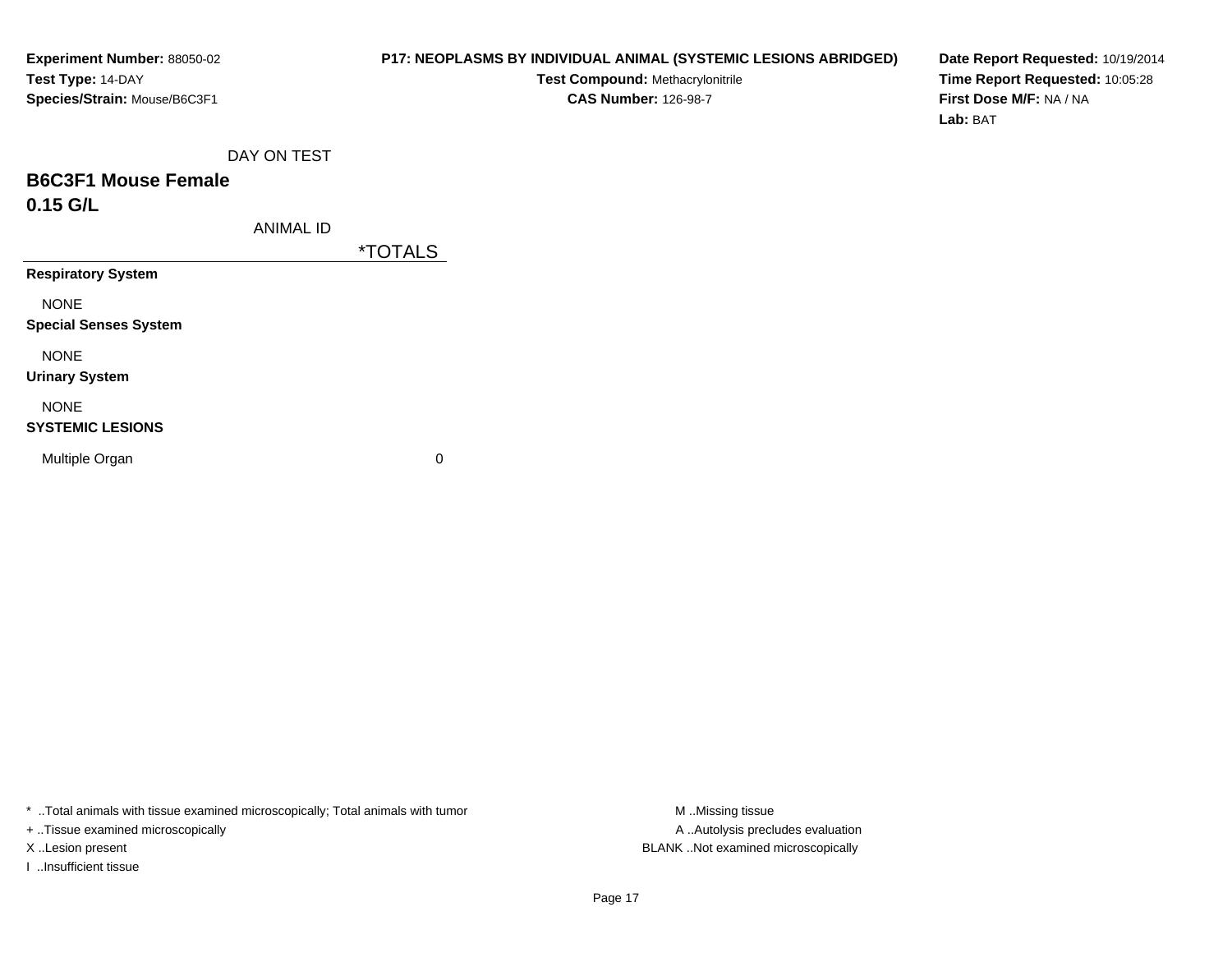## **P17: NEOPLASMS BY INDIVIDUAL ANIMAL (SYSTEMIC LESIONS ABRIDGED)**

**Test Compound:** Methacrylonitrile**CAS Number:** 126-98-7

**Date Report Requested:** 10/19/2014**Time Report Requested:** 10:05:28**First Dose M/F:** NA / NA**Lab:** BAT

DAY ON TEST

# **B6C3F1 Mouse Female0.3 G/L**

ANIMAL ID

\*TOTALS

**Alimentary System**

NONE

**Cardiovascular System**

NONE

**Endocrine System**

NONE

**General Body System**

NONE

**Genital System**

NONE

**Hematopoietic System**

NONE

**Integumentary System**

NONE

**Musculoskeletal System**

NONE

**Nervous System**

NONE

\* ..Total animals with tissue examined microscopically; Total animals with tumor **M** ..Missing tissue M ..Missing tissue

+ ..Tissue examined microscopically

I ..Insufficient tissue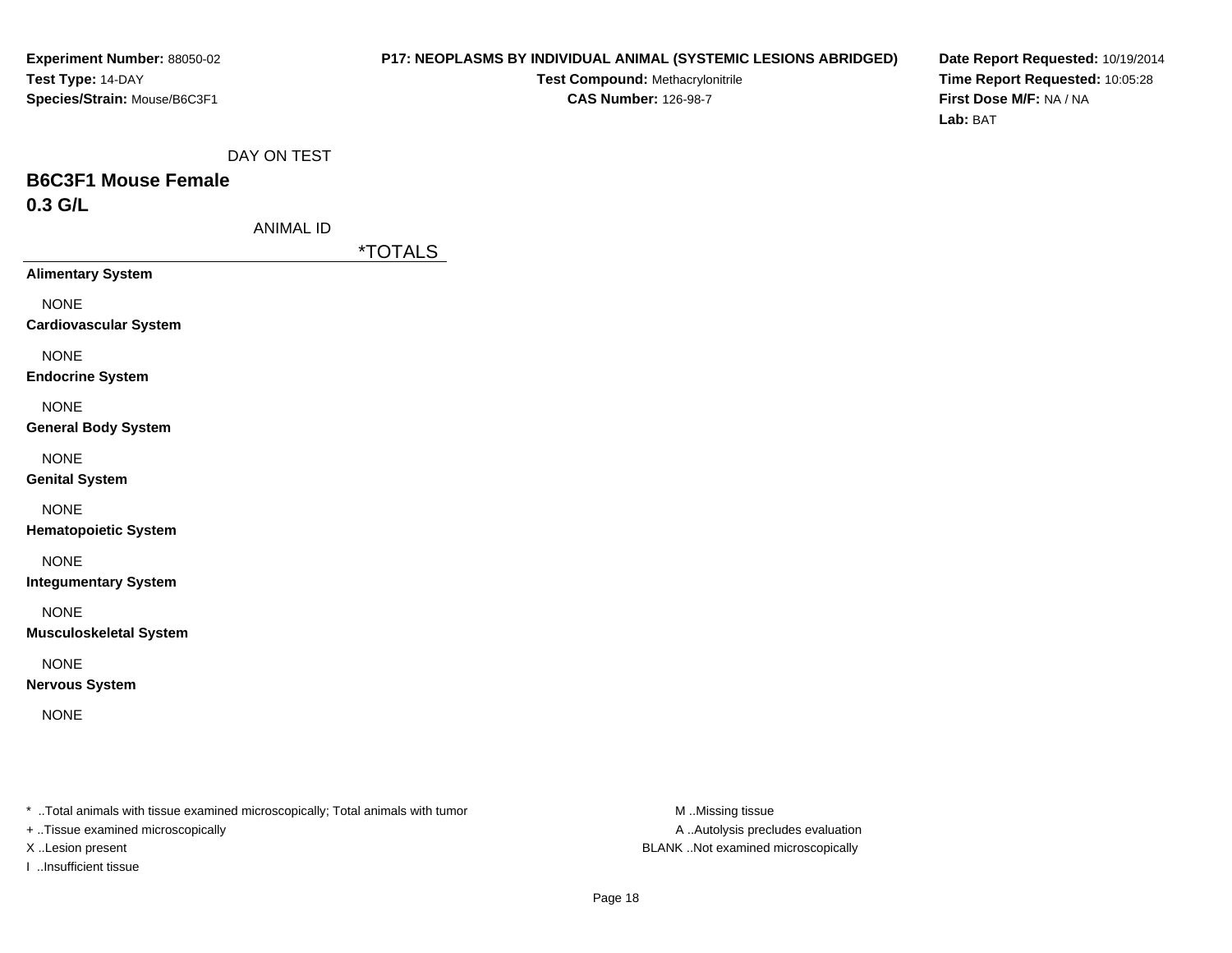## **P17: NEOPLASMS BY INDIVIDUAL ANIMAL (SYSTEMIC LESIONS ABRIDGED)**

**Test Compound:** Methacrylonitrile**CAS Number:** 126-98-7

**Date Report Requested:** 10/19/2014**Time Report Requested:** 10:05:28**First Dose M/F:** NA / NA**Lab:** BAT

DAY ON TEST

# **B6C3F1 Mouse Female0.3 G/L**

ANIMAL ID

\*TOTALS

**Respiratory System**

NONE

**Special Senses System**

NONE

**Urinary System**

NONE

#### **SYSTEMIC LESIONS**

Multiple Organ

 $\mathbf n$  0

\* ..Total animals with tissue examined microscopically; Total animals with tumor **M** ..Missing tissue M ..Missing tissue

+ ..Tissue examined microscopically

I ..Insufficient tissue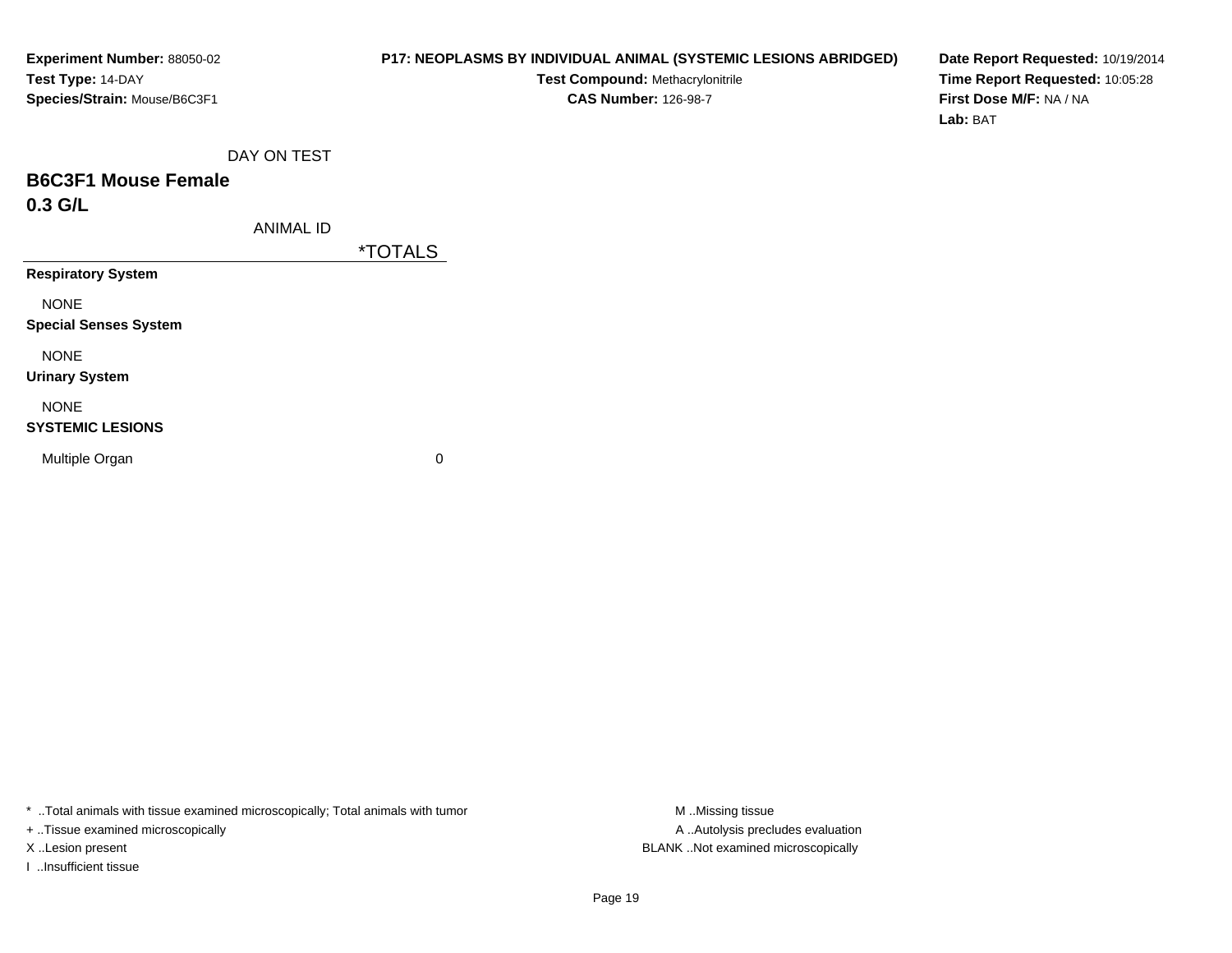**Experiment Number:** 88050-02**Test Type:** 14-DAY**Species/Strain:** Mouse/B6C3F1

**Test Compound:** Methacrylonitrile**CAS Number:** 126-98-7

**Date Report Requested:** 10/19/2014**Time Report Requested:** 10:05:28**First Dose M/F:** NA / NA**Lab:** BAT

| <b>B6C3F1 Mouse Female</b><br>0.6 G/L                                                                            | DAY ON TEST<br><b>ANIMAL ID</b> | 0<br>0<br>$\boldsymbol{l}$<br>5<br>$\mathbf 0$<br>$\mathbf 0$<br>0<br>$\overline{4}$<br>6 | 0<br>$\boldsymbol{\theta}$<br>1<br>5<br>0<br>0<br>0<br>4<br>$\overline{7}$ | 0<br>$\boldsymbol{\theta}$<br>1<br>5<br>$\mathbf 0$<br>0<br>0<br>4<br>8 | 0<br>0<br>1<br>5<br>$\mathbf 0$<br>0<br>0<br>4<br>9 | 0<br>0<br>1<br>5<br>$\mathbf 0$<br>0<br>0<br>5<br>$\Omega$ | <i><b>*TOTALS</b></i> |
|------------------------------------------------------------------------------------------------------------------|---------------------------------|-------------------------------------------------------------------------------------------|----------------------------------------------------------------------------|-------------------------------------------------------------------------|-----------------------------------------------------|------------------------------------------------------------|-----------------------|
| <b>Alimentary System</b>                                                                                         |                                 |                                                                                           |                                                                            |                                                                         |                                                     |                                                            |                       |
| Intestine Small, Duodenum<br>Liver<br>Stomach, Forestomach<br>Stomach, Glandular<br><b>Cardiovascular System</b> |                                 | $\ddot{}$<br>$+$<br>$+$<br>$\ddot{}$                                                      | +<br>$+$<br>$+$<br>$\ddot{}$                                               | +<br>$+$<br>$+$<br>$\ddot{}$                                            | +<br>$\pm$<br>$+$<br>$\ddot{}$                      | +<br>$\ddot{}$<br>$\ddot{}$<br>$\ddot{}$                   | 5<br>5<br>5<br>5      |
| <b>NONE</b><br><b>Endocrine System</b>                                                                           |                                 |                                                                                           |                                                                            |                                                                         |                                                     |                                                            |                       |
| <b>Adrenal Cortex</b><br>Adrenal Medulla<br><b>General Body System</b>                                           |                                 | ÷.<br>$\ddot{}$                                                                           | $\ddot{}$                                                                  | $\ddot{}$                                                               | $\ddot{}$                                           | ÷<br>$\ddot{}$                                             | 5<br>5                |
| <b>NONE</b><br><b>Genital System</b>                                                                             |                                 |                                                                                           |                                                                            |                                                                         |                                                     |                                                            |                       |
| <b>NONE</b><br><b>Hematopoietic System</b>                                                                       |                                 |                                                                                           |                                                                            |                                                                         |                                                     |                                                            |                       |
| Spleen<br>Thymus<br><b>Integumentary System</b><br><b>NONE</b>                                                   |                                 | $\ddot{}$<br>$\ddot{}$                                                                    | ٠                                                                          | +<br>$\ddot{}$                                                          | $\pm$<br>$\ddot{}$                                  | ÷<br>$\ddot{}$                                             | 5<br>5                |

\* ..Total animals with tissue examined microscopically; Total animals with tumor **M** . Missing tissue M ..Missing tissue

+ ..Tissue examined microscopically

I ..Insufficient tissue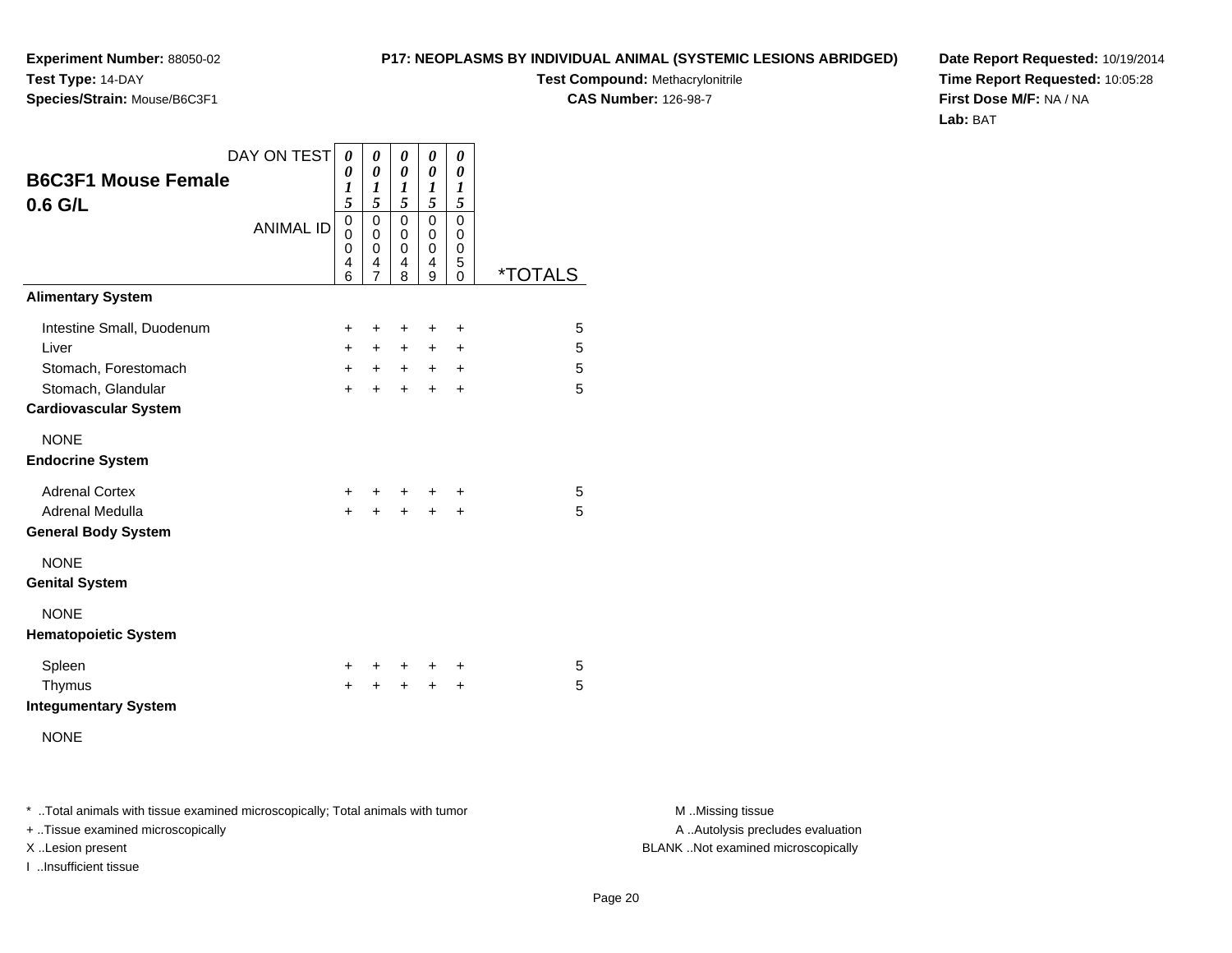**Experiment Number:** 88050-02**Test Type:** 14-DAY**Species/Strain:** Mouse/B6C3F1

**Test Compound:** Methacrylonitrile**CAS Number:** 126-98-7

**Date Report Requested:** 10/19/2014**Time Report Requested:** 10:05:28**First Dose M/F:** NA / NA**Lab:** BAT

| <b>B6C3F1 Mouse Female</b>               | DAY ON TEST      | 0<br>0<br>1                             | 0<br>0<br>1                          | 0<br>0<br>1                | 0<br>0<br>1                                              | 0<br>0<br>1                                        |                       |
|------------------------------------------|------------------|-----------------------------------------|--------------------------------------|----------------------------|----------------------------------------------------------|----------------------------------------------------|-----------------------|
| $0.6$ G/L                                | <b>ANIMAL ID</b> | 5<br>0<br>$\overline{0}$<br>0<br>4<br>6 | 5<br>0<br>$\mathbf 0$<br>0<br>4<br>7 | 5<br>0<br>0<br>0<br>4<br>8 | 5<br>$\mathbf 0$<br>$\mathbf 0$<br>$\mathbf 0$<br>4<br>9 | 5<br>0<br>0<br>0<br>$\overline{5}$<br>$\mathbf{0}$ | <i><b>*TOTALS</b></i> |
| <b>Musculoskeletal System</b>            |                  |                                         |                                      |                            |                                                          |                                                    |                       |
| <b>NONE</b><br><b>Nervous System</b>     |                  |                                         |                                      |                            |                                                          |                                                    |                       |
| <b>Brain</b>                             |                  | $\ddot{}$                               |                                      | ٠                          | +                                                        | ÷                                                  | 5                     |
| Peripheral Nerve                         |                  | $+$                                     | $+$                                  | $\ddot{}$                  | $+$                                                      | $\ddot{}$                                          | 5                     |
| Spinal Cord<br><b>Respiratory System</b> |                  | $\ddot{}$                               |                                      | $\ddot{}$                  | $\ddot{}$                                                | $\ddot{}$                                          | 5                     |
| Lung<br><b>Special Senses System</b>     |                  | $\ddot{}$                               |                                      | ÷                          | ÷                                                        | +                                                  | 5                     |
| <b>NONE</b><br><b>Urinary System</b>     |                  |                                         |                                      |                            |                                                          |                                                    |                       |
| Kidney<br><b>SYSTEMIC LESIONS</b>        |                  | +                                       |                                      | +                          | ┿                                                        | +                                                  | 5                     |
| Multiple Organ                           |                  | +                                       |                                      |                            |                                                          | $\ddot{}$                                          | 5                     |

\* ..Total animals with tissue examined microscopically; Total animals with tumor **M** . Missing tissue M ..Missing tissue

+ ..Tissue examined microscopically

I ..Insufficient tissue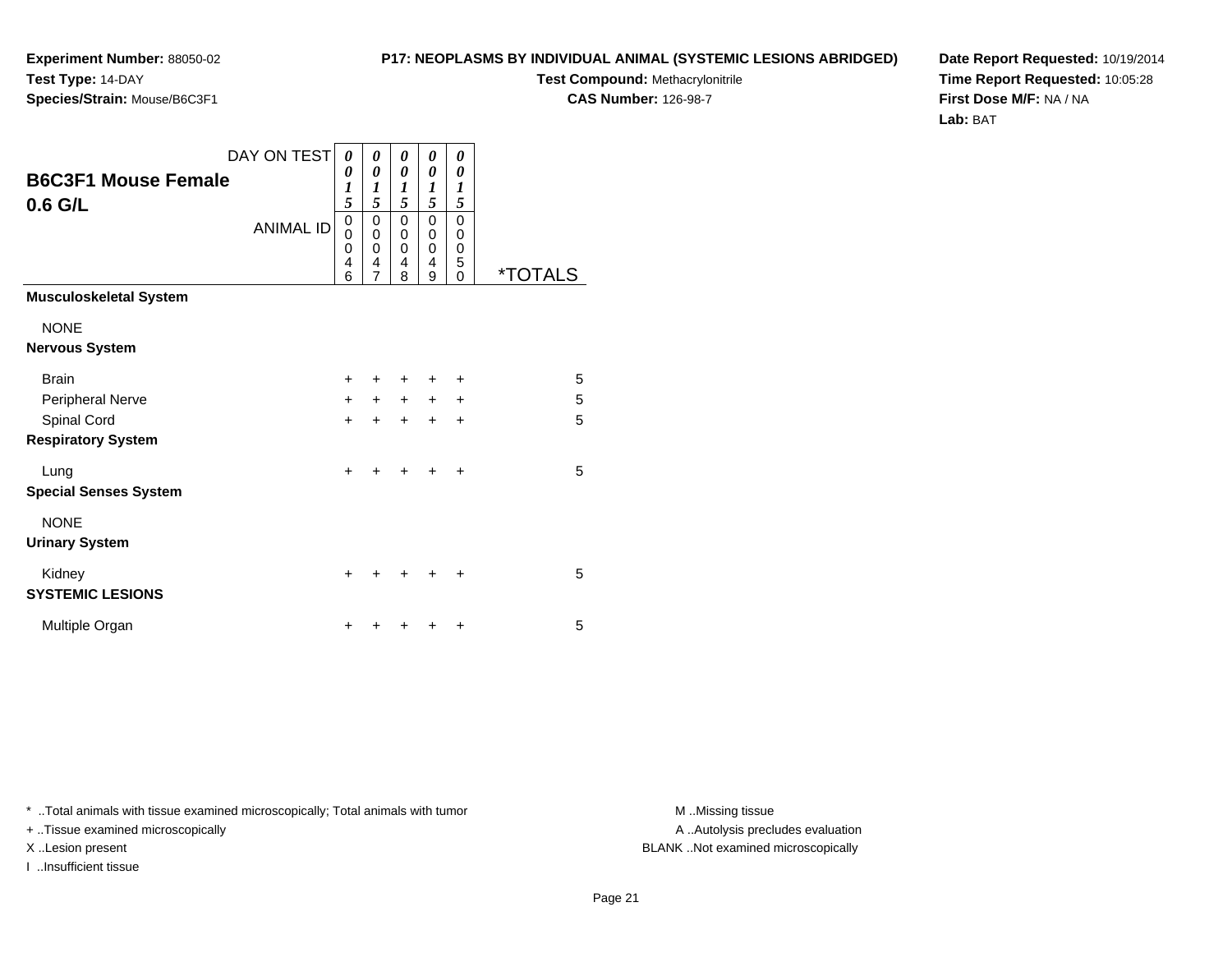**Species/Strain:** Mouse/B6C3F1

**Experiment Number:** 88050-02

**Test Type:** 14-DAY

**Test Compound:** Methacrylonitrile**CAS Number:** 126-98-7

**Date Report Requested:** 10/19/2014**Time Report Requested:** 10:05:28**First Dose M/F:** NA / NA**Lab:** BAT

| <b>B6C3F1 Mouse Female</b><br>1.2 G/L                                                                            | DAY ON TEST<br><b>ANIMAL ID</b> | 0<br>0<br>0<br>3<br>$\mathbf 0$<br>$\Omega$<br>0<br>5<br>1 | 0<br>0<br>0<br>3<br>0<br>$\mathbf 0$<br>0<br>5<br>$\bar{2}$ | 0<br>0<br>0<br>3<br>0<br>$\mathbf 0$<br>0<br>5<br>3 | 0<br>$\boldsymbol{\theta}$<br>0<br>3<br>$\mathbf 0$<br>$\mathbf 0$<br>0<br>5<br>4 | 0<br>$\theta$<br>0<br>3<br>0<br>$\mathbf 0$<br>0<br>5<br>5 | <i><b>*TOTALS</b></i> |
|------------------------------------------------------------------------------------------------------------------|---------------------------------|------------------------------------------------------------|-------------------------------------------------------------|-----------------------------------------------------|-----------------------------------------------------------------------------------|------------------------------------------------------------|-----------------------|
| <b>Alimentary System</b>                                                                                         |                                 |                                                            |                                                             |                                                     |                                                                                   |                                                            |                       |
| Intestine Small, Duodenum<br>Liver<br>Stomach, Forestomach<br>Stomach, Glandular<br><b>Cardiovascular System</b> |                                 | $\ddot{}$<br>$+$<br>$+$<br>$+$                             | ÷<br>$+$<br>$+$<br>$\ddot{}$                                | +<br>$+$<br>$+$<br>$\ddot{}$                        | $\ddot{}$<br>$+$<br>$+$<br>$+$                                                    | $\ddot{}$<br>+<br>$\ddot{}$<br>$\ddot{}$                   | 5<br>5<br>5<br>5      |
| <b>NONE</b><br><b>Endocrine System</b>                                                                           |                                 |                                                            |                                                             |                                                     |                                                                                   |                                                            |                       |
| <b>Adrenal Cortex</b><br>Adrenal Medulla<br><b>General Body System</b>                                           |                                 | $+$<br>$\ddot{}$                                           | $+$ $-$<br>$\ddot{}$                                        | $\pm$<br>$\ddot{}$                                  | $\pm$<br>$+$                                                                      | ÷<br>$\ddot{}$                                             | 5<br>5                |
| <b>NONE</b><br><b>Genital System</b>                                                                             |                                 |                                                            |                                                             |                                                     |                                                                                   |                                                            |                       |
| <b>NONE</b><br><b>Hematopoietic System</b>                                                                       |                                 |                                                            |                                                             |                                                     |                                                                                   |                                                            |                       |
| Spleen<br>Thymus<br><b>Integumentary System</b>                                                                  |                                 | +<br>$\ddot{}$                                             | ٠<br>+                                                      | +<br>$\ddot{}$                                      | +<br>$\ddot{}$                                                                    | +<br>$\ddot{}$                                             | 5<br>5                |

NONE

\* ..Total animals with tissue examined microscopically; Total animals with tumor **M** . Missing tissue M ..Missing tissue

+ ..Tissue examined microscopically

I ..Insufficient tissue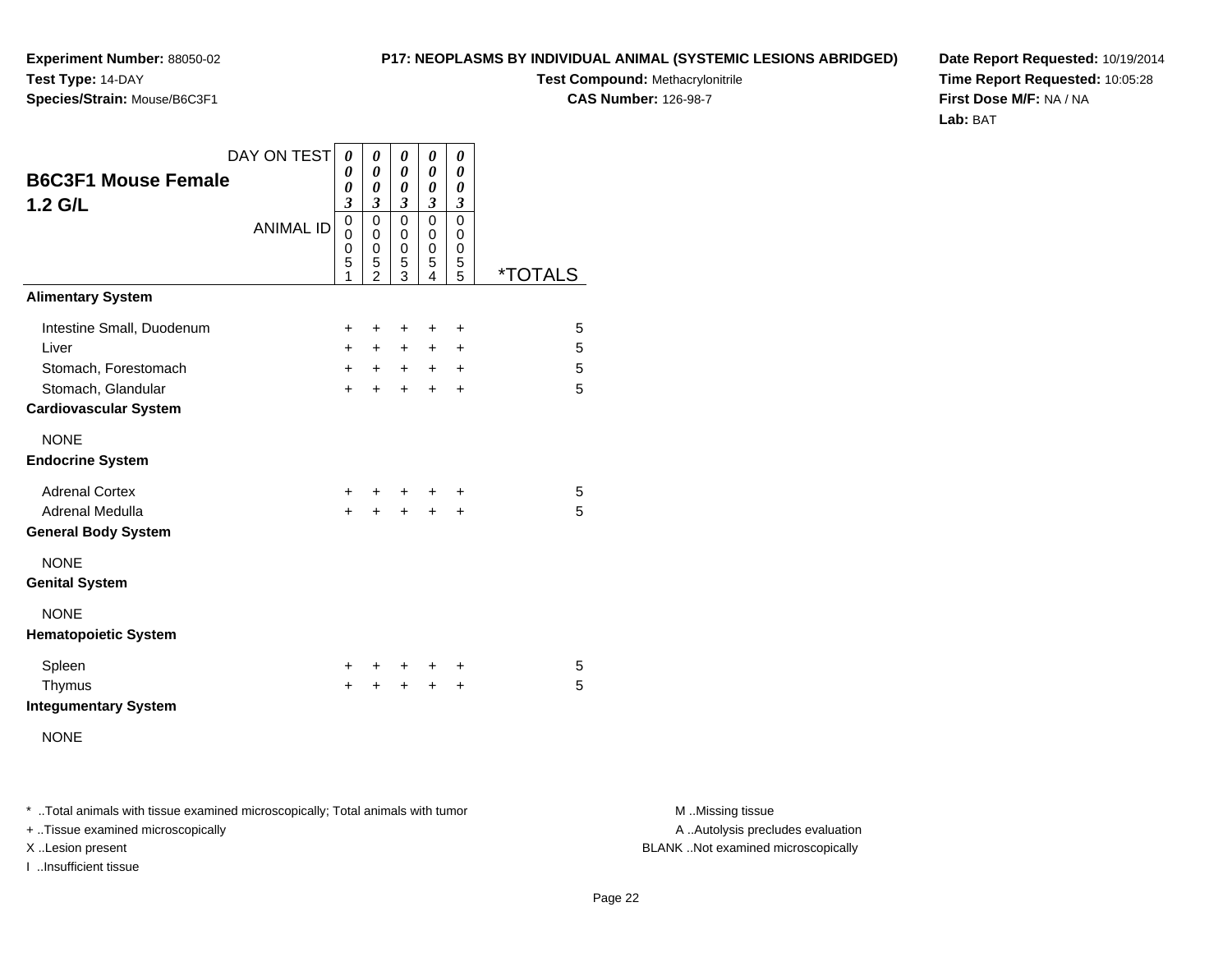**Test Compound:** Methacrylonitrile

**CAS Number:** 126-98-7

**Date Report Requested:** 10/19/2014**Time Report Requested:** 10:05:28**First Dose M/F:** NA / NA**Lab:** BAT

|                                          | DAY ON TEST      | 0                                                     | 0                                                                         | 0                                    | 0                                          | 0                                           |                       |
|------------------------------------------|------------------|-------------------------------------------------------|---------------------------------------------------------------------------|--------------------------------------|--------------------------------------------|---------------------------------------------|-----------------------|
| <b>B6C3F1 Mouse Female</b><br>1.2 G/L    |                  | 0<br>$\boldsymbol{\theta}$<br>$\overline{\mathbf{3}}$ | $\boldsymbol{\theta}$<br>$\boldsymbol{\theta}$<br>$\overline{\mathbf{3}}$ | 0<br>0<br>3                          | 0<br>0<br>$\mathfrak{z}$                   | 0<br>0<br>3                                 |                       |
|                                          | <b>ANIMAL ID</b> | $\mathbf 0$<br>0<br>0<br>5<br>1                       | $\mathbf 0$<br>$\mathbf 0$<br>$\mathbf 0$<br>$\frac{5}{2}$                | 0<br>0<br>$\boldsymbol{0}$<br>5<br>3 | 0<br>0<br>$\pmb{0}$<br>$\overline{5}$<br>4 | 0<br>0<br>$\boldsymbol{0}$<br>$\frac{5}{5}$ | <i><b>*TOTALS</b></i> |
| Musculoskeletal System                   |                  |                                                       |                                                                           |                                      |                                            |                                             |                       |
| <b>NONE</b><br>Nervous System            |                  |                                                       |                                                                           |                                      |                                            |                                             |                       |
| <b>Brain</b><br>Peripheral Nerve         |                  | $\ddot{}$<br>$\ddot{}$                                | +<br>$\ddot{}$                                                            | ٠<br>$\ddot{}$                       | $\ddot{}$                                  | +<br>+                                      | 5<br>5                |
| Spinal Cord<br><b>Respiratory System</b> |                  | $\ddot{}$                                             | $\ddot{}$                                                                 | $+$                                  | $+$                                        | $\ddot{}$                                   | 5                     |
| Lung<br><b>Special Senses System</b>     |                  | $\ddot{}$                                             | ٠                                                                         |                                      |                                            | +                                           | 5                     |
| <b>NONE</b><br><b>Urinary System</b>     |                  |                                                       |                                                                           |                                      |                                            |                                             |                       |
| Kidney<br><b>SYSTEMIC LESIONS</b>        |                  | +                                                     |                                                                           |                                      |                                            |                                             | 5                     |
| Multiple Organ                           |                  | +                                                     |                                                                           |                                      |                                            | +                                           | 5                     |

\* ..Total animals with tissue examined microscopically; Total animals with tumor **M** . Missing tissue M ..Missing tissue

+ ..Tissue examined microscopically

**Experiment Number:** 88050-02

**Species/Strain:** Mouse/B6C3F1

**Test Type:** 14-DAY

I ..Insufficient tissue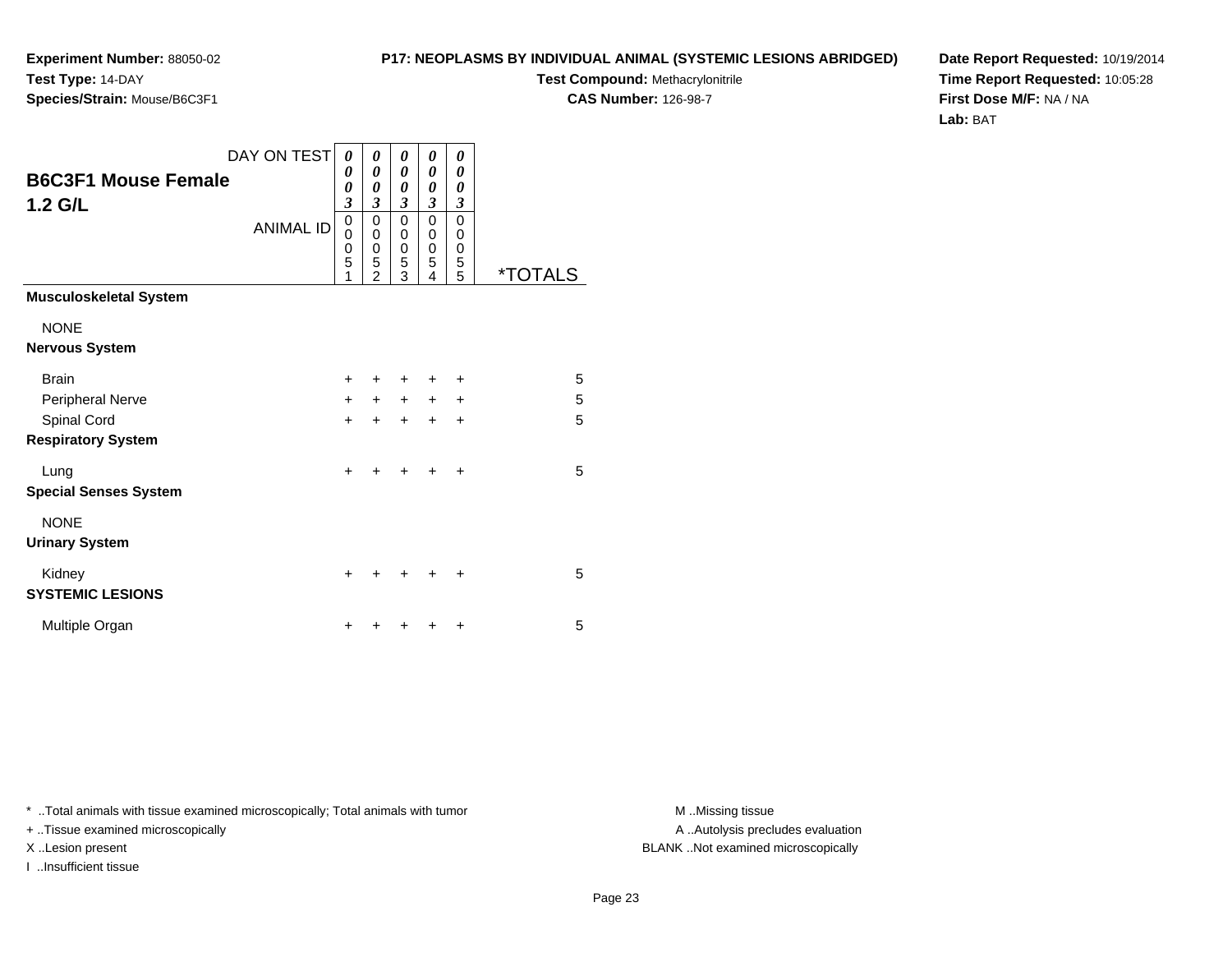**Test Compound:** Methacrylonitrile

**CAS Number:** 126-98-7

**Date Report Requested:** 10/19/2014**Time Report Requested:** 10:05:28**First Dose M/F:** NA / NA**Lab:** BAT

|                                                                        | DAY ON TEST      | 0                                  | 0                                         | 0                                         | 0                                         | 0                                                |                       |
|------------------------------------------------------------------------|------------------|------------------------------------|-------------------------------------------|-------------------------------------------|-------------------------------------------|--------------------------------------------------|-----------------------|
| <b>B6C3F1 Mouse Female</b><br>2.4 G/L                                  |                  | 0<br>1<br>5                        | 0<br>0<br>$\overline{\mathbf{3}}$         | 0<br>0<br>$\overline{\mathbf{3}}$         | 0<br>0<br>3                               | 0<br>0<br>3                                      |                       |
|                                                                        | <b>ANIMAL ID</b> | 0<br>0<br>0<br>5<br>$\overline{7}$ | $\mathbf 0$<br>0<br>$\mathbf 0$<br>5<br>6 | $\mathbf 0$<br>0<br>$\mathbf 0$<br>5<br>8 | $\mathbf 0$<br>0<br>$\mathbf 0$<br>5<br>9 | $\mathbf 0$<br>0<br>$\mathbf 0$<br>6<br>$\Omega$ | <i><b>*TOTALS</b></i> |
| <b>Alimentary System</b>                                               |                  |                                    |                                           |                                           |                                           |                                                  |                       |
| Intestine Small, Duodenum<br>Liver<br>Stomach, Forestomach             |                  | $\ddot{}$<br>$+$<br>$+$            | +<br>$+$<br>$+$                           | +<br>$+$<br>$+$                           | +<br>$+$<br>$+$                           | $\ddot{}$<br>$\ddot{}$<br>$\ddot{}$              | 5<br>5<br>5           |
| Stomach, Glandular<br><b>Cardiovascular System</b>                     |                  | $+$                                | $\pm$                                     | $\ddot{}$                                 | $\ddot{}$                                 | $\pm$                                            | 5                     |
| <b>NONE</b><br><b>Endocrine System</b>                                 |                  |                                    |                                           |                                           |                                           |                                                  |                       |
| <b>Adrenal Cortex</b><br>Adrenal Medulla<br><b>General Body System</b> |                  | $+$<br>$+$                         | $+$                                       |                                           | $+$ $+$                                   | $\ddot{}$<br>$\ddot{}$                           | 5<br>5                |
| <b>NONE</b><br><b>Genital System</b>                                   |                  |                                    |                                           |                                           |                                           |                                                  |                       |
| <b>NONE</b><br><b>Hematopoietic System</b>                             |                  |                                    |                                           |                                           |                                           |                                                  |                       |
| Spleen<br>Thymus<br><b>Integumentary System</b>                        |                  | $+$<br>$\ddot{}$                   | $^+$<br>+                                 | $\pm$<br>+                                | +<br>$\ddot{}$                            | +<br>$\ddot{}$                                   | 5<br>5                |
| <b>NONE</b>                                                            |                  |                                    |                                           |                                           |                                           |                                                  |                       |

\* ..Total animals with tissue examined microscopically; Total animals with tumor **M** . Missing tissue M ..Missing tissue

+ ..Tissue examined microscopically

**Experiment Number:** 88050-02

**Species/Strain:** Mouse/B6C3F1

**Test Type:** 14-DAY

I ..Insufficient tissue